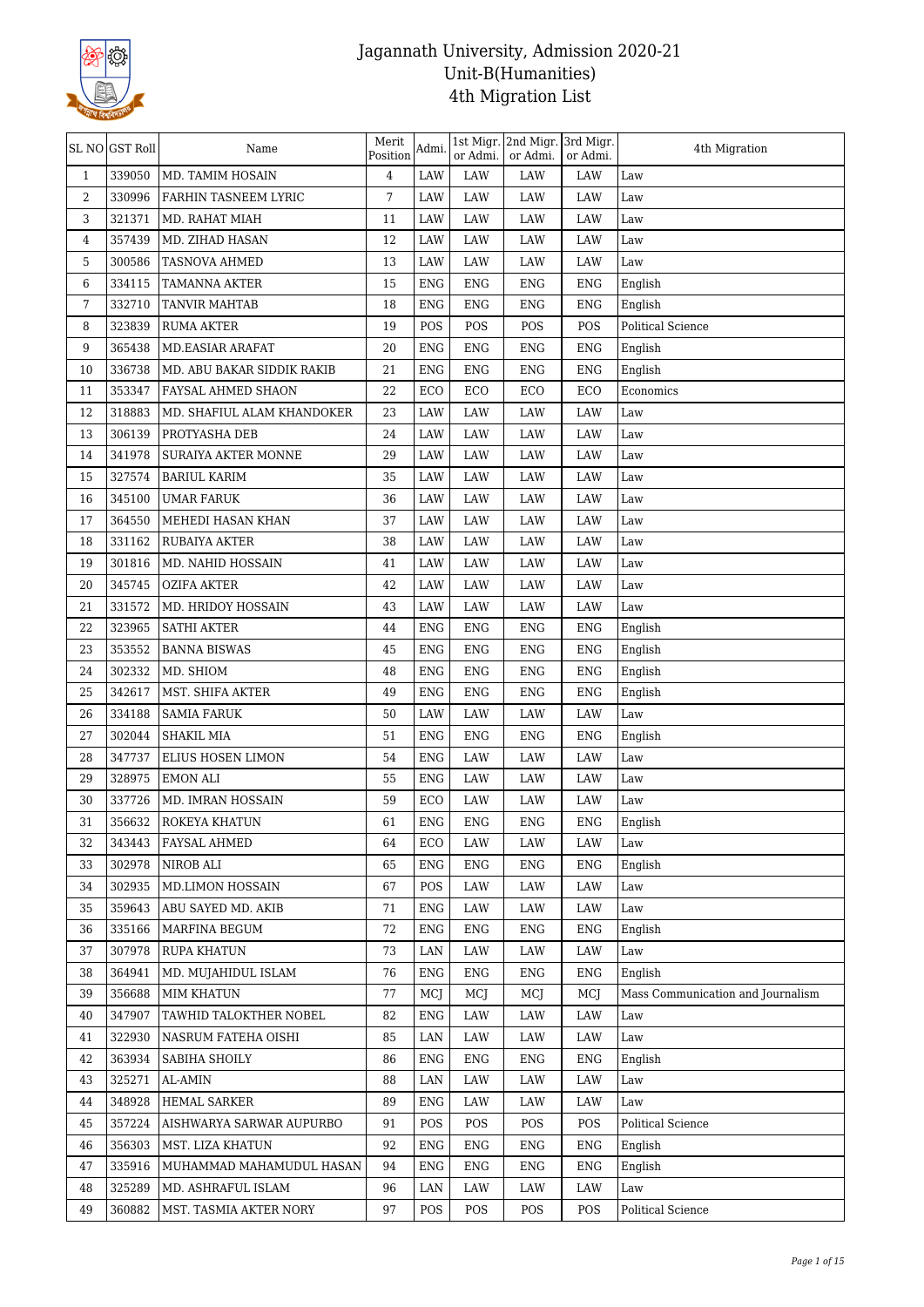

| 50  | 346812 | <b>JUI AKTER</b>         | 98  | <b>ENG</b> | LAW        | LAW        | LAW        | Law                      |
|-----|--------|--------------------------|-----|------------|------------|------------|------------|--------------------------|
| 51  | 326952 | <b>ARJUMA KHATUN</b>     | 99  | LAN        | LAW        | LAW        | LAW        | Law                      |
| 52  | 300292 | SADIA KARIM MITU         | 101 | ECO        | ECO        | ECO        | ECO        | Economics                |
| 53  | 322698 | MD. TAUHID SARKER TANJIL | 102 | LAN        | LAN        | LAN        | LAN        | Land Management and Law  |
| 54  | 340535 | ERTIZA ARAFAT RAFID      | 103 | LAN        | LAN        | LAN        | LAN        | Land Management and Law  |
| 55  | 360776 | SAHZAHAN KHAN            | 105 | LAN        | LAN        | $\rm LAN$  | $\rm LAN$  | Land Management and Law  |
| 56  | 331511 | <b>ABU NAYEEM</b>        | 106 | ECO        | ECO        | ECO        | ECO        | Economics                |
| 57  | 318208 | MD. WAKE BUL HAQUE       | 107 | LAN        | LAN        | LAN        | LAN        | Land Management and Law  |
| 58  | 350695 | MOSAMMAT SUMAYA AKTER    | 109 | LAN        | LAN        | LAN        | LAN        | Land Management and Law  |
| 59  | 325077 | MD. MUJTAHID HASSAN RAFI | 113 | LAN        | LAN        | LAN        | LAN        | Land Management and Law  |
| 60  | 351738 | SAJEDUL KARIM            | 114 | LAN        | LAN        | $\rm LAN$  | LAN        | Land Management and Law  |
| 61  | 357704 | MD. NAIM BABU            | 123 | POS        | <b>ENG</b> | ENG        | <b>ENG</b> | English                  |
| 62  | 303005 | MD. RIDOY HOSSAIN        | 124 | LAN        | LAN        | LAN        | LAN        | Land Management and Law  |
| 63  | 320527 | NASIMA AKTER MIM         | 125 | LAN        | LAN        | LAN        | LAN        | Land Management and Law  |
| 64  | 319664 | SHOHEL RANA              | 130 | LAN        | LAN        | LAN        | LAN        | Land Management and Law  |
| 65  | 309602 | MD. SHOHAEB HASAN        | 132 | POS        | <b>ENG</b> | <b>ENG</b> | <b>ENG</b> | English                  |
| 66  | 333902 | LAJULY ISLAM             | 133 | ECO        | ECO        | ECO        | ECO        | Economics                |
| 67  | 334437 | ISRAT JAHAN JOTHI        | 135 | LAN        | LAN        | $\rm LAN$  | LAN        | Land Management and Law  |
| 68  | 300944 | SUNZIDA AKTER            | 136 | LAN        | LAN        | LAN        | LAN        | Land Management and Law  |
| 69  | 357922 | MD. SHAKURUL ISLAM RONI  | 137 | <b>BAN</b> | <b>ENG</b> | <b>ENG</b> | <b>ENG</b> | English                  |
| 70  | 320336 | MST. AFIATUN NAZIRA      | 138 | ECO        | ECO        | ECO        | ECO        | Economics                |
| 71  | 308875 | MD. SHEMUL MORAL         | 139 | ECO        | ECO        | ECO        | ECO        | Economics                |
| 72  | 327529 | ANOWAR HOSEN             | 142 | POS        | <b>ENG</b> | <b>ENG</b> | <b>ENG</b> | English                  |
| 73  | 357958 | <b>ESHATUR RODIA</b>     | 144 | ECO        | <b>ENG</b> | <b>ENG</b> | <b>ENG</b> | English                  |
| 74  | 331534 | MD ABDULLAH AL NOMAN     | 145 | LAN        | LAN        | $\rm LAN$  | $\rm LAN$  | Land Management and Law  |
| 75  | 325178 | MD. SOUROV               | 147 | PAd        | <b>ENG</b> | <b>ENG</b> | <b>ENG</b> | English                  |
| 76  | 338209 | <b>SHAMIM</b>            | 148 | LAN        | LAN        | LAN        | LAN        | Land Management and Law  |
| 77  | 338452 | MD. NAZIM UDDIN          | 149 | POS        | POS        | POS        | POS        | <b>Political Science</b> |
| 78  | 350866 | <b>BIJOYA MOJUMDER</b>   | 151 | LAN        | LAN        | LAN        | LAN        | Land Management and Law  |
| 79  |        |                          |     |            |            |            |            |                          |
|     | 336059 | MAHMUD HASAN             | 154 | ECO        | ECO        | ECO        | ECO        | Economics                |
| 80  | 355982 | ROZA ROWNOK              | 155 | POS        | <b>ENG</b> | <b>ENG</b> | <b>ENG</b> | English                  |
| 81  | 334097 | MOURI HAQUE DOLA         | 156 | <b>BAN</b> | <b>ENG</b> | <b>ENG</b> | <b>ENG</b> | English                  |
| 82  | 347679 | MD. SADEKUR RAHMAN       | 158 | ECO        | ECO        | ECO        | ECO        | Economics                |
| 83  | 303127 | MD. ABDULLAH             | 159 | ECO        | ECO        | ECO        | ECO        | Economics                |
| 84  | 347508 | MD. ARIFUL ISLAM         | 161 | LAN        | <b>ENG</b> | <b>ENG</b> | <b>ENG</b> | English                  |
| 85  | 331480 | HAMEEM SHARMIN           | 163 | ECO        | ECO        | ECO        | ECO        | Economics                |
| 86  | 346118 | MARJIA JINAT             | 165 | LAN        | <b>ENG</b> | <b>ENG</b> | <b>ENG</b> | English                  |
| 87  | 352774 | TOHURA ANJUM             | 168 | SOC        | LAN        | LAN        | LAN        | Land Management and Law  |
| 88  | 352118 | <b>ASIFUL ISLAM</b>      | 171 | ECO        | LAN        | LAN        | LAN        | Land Management and Law  |
| 89  | 325912 | <b>FARHANA JESMINE</b>   | 172 | ECO        | ECO        | ECO        | ECO        | Economics                |
| 90  | 331332 | KH.SADIA SULTANA         | 173 | ECO        | LAN        | LAN        | LAN        | Land Management and Law  |
| 91  | 334059 | AYESHA SEDDIKA           | 174 | POS        | POS        | POS        | POS        | Political Science        |
| 92  | 324819 | <b>JAKARIA RAHMAN</b>    | 175 | ECO        | ECO        | ECO        | ECO        | Economics                |
| 93  | 301780 | MST. RUMA KHATUN         | 182 | <b>SOC</b> | <b>ENG</b> | <b>ENG</b> | <b>ENG</b> | English                  |
| 94  | 334007 | FARIA AFZAL EVA          | 183 | MCJ        | ECO        | ECO        | ECO        | Economics                |
| 95  | 337755 | NISHAD HASAN             | 185 | POS        | ECO        | ECO        | ECO        | Economics                |
| 96  | 331598 | SHAKIB AL HASAN          | 187 | <b>BAN</b> | LAN        | LAN        | LAN        | Land Management and Law  |
| 97  | 300402 | FATIMA KHATUN            | 188 | <b>BAN</b> | <b>ENG</b> | <b>ENG</b> | <b>ENG</b> | English                  |
| 98  | 360567 | MD. LEON SARKAR          | 191 | SOC        | <b>ENG</b> | <b>ENG</b> | <b>ENG</b> | English                  |
| 99  | 313933 | MAHIMUNA AKTER MOONMOON  | 192 | POS        | POS        | POS        | POS        | Political Science        |
| 100 | 362401 | MD. SHAKIL               | 195 | POS        | ENG        | ENG        | ENG        | English                  |
|     |        |                          |     |            |            |            |            |                          |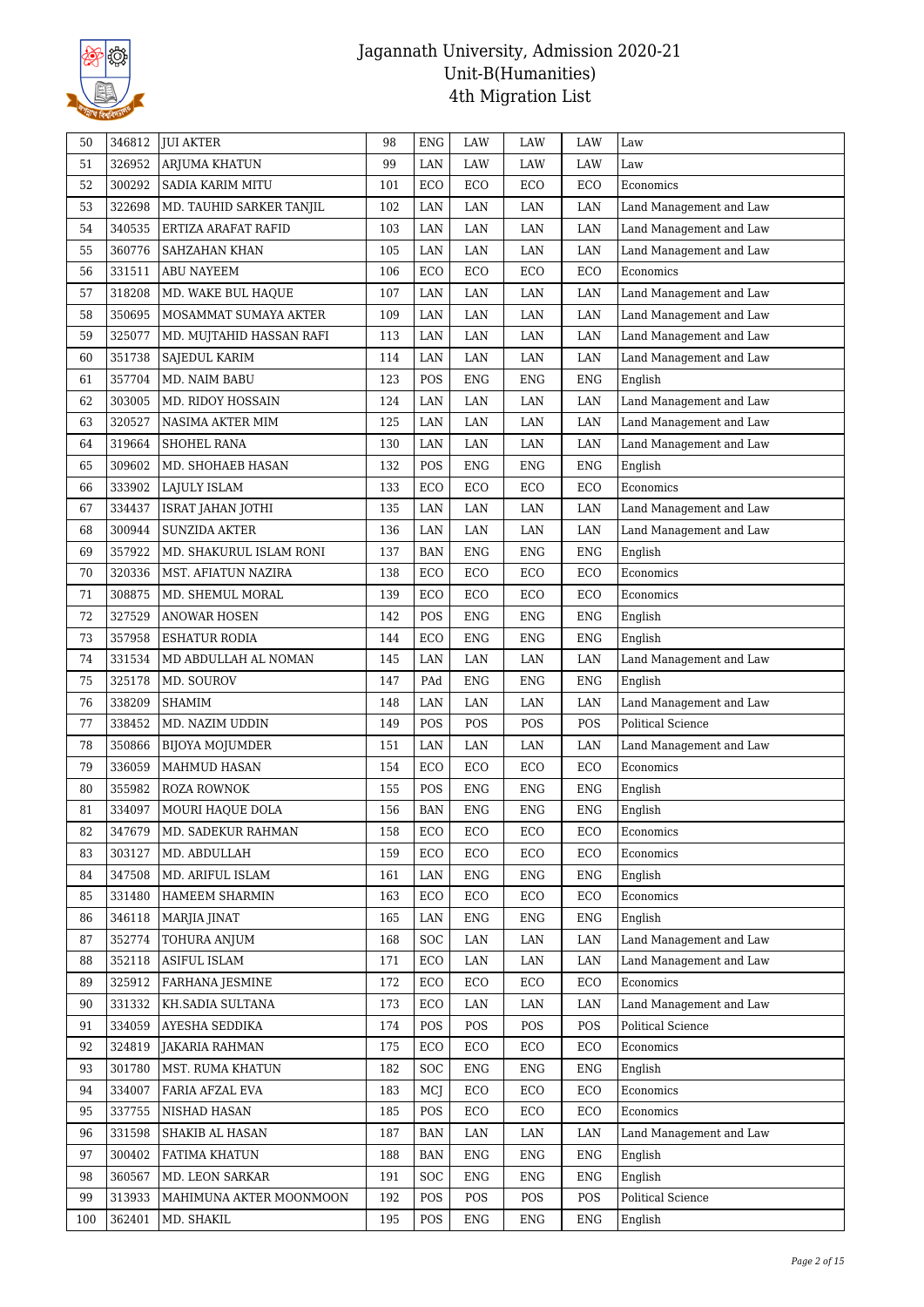

| 101 | 357762           | HABIB MOHAMAD FARUK AZAM              | 201        | PAd               | LAN        | LAN         | LAN         | Land Management and Law           |
|-----|------------------|---------------------------------------|------------|-------------------|------------|-------------|-------------|-----------------------------------|
| 102 | 361044           | MD. PORAN MONDOL                      | 204        | POS               | <b>ENG</b> | ENG         | <b>ENG</b>  | English                           |
| 103 | 350893           | MD. TAFHIMUR RAHMAN KHAN              | 206        | PAd               | LAN        | LAN         | LAN         | Land Management and Law           |
| 104 | 334026           | FARIDA SULTANA PREITY                 | 208        | PAd               | <b>ENG</b> | <b>ENG</b>  | <b>ENG</b>  | English                           |
| 105 | 317588           | MD. JAHID HOSEN                       | 210        | POS               | POS        | POS         | POS         | <b>Political Science</b>          |
| 106 | 323961           | ESRAT JAHAN ESA                       | 211        | PAd               | <b>ENG</b> | <b>ENG</b>  | <b>ENG</b>  | English                           |
| 107 | 346339           | RUMA AKTER SATHI                      | 216        | <b>BAN</b>        | <b>ENG</b> | <b>ENG</b>  | <b>ENG</b>  | English                           |
| 108 | 337826           | <b>SAMY SADMAN SAKIB</b>              | 217        | PAd               | LAN        | $\rm LAN$   | LAN         | Land Management and Law           |
| 109 | 314809           | <b>ALIHIS SAWN</b>                    | 219        | PAd               | LAN        | LAN         | LAN         | Land Management and Law           |
| 110 | 314701           | JAKIA FARZANA RIVA                    | 221        | POS               | <b>ENG</b> | <b>ENG</b>  | <b>ENG</b>  | English                           |
| 111 | 343829           | <b>BIDDUT SARKER</b>                  | 223        | PAd               | <b>ENG</b> | <b>ENG</b>  | <b>ENG</b>  | English                           |
| 112 | 340219           | MD. IBRAHIM                           | 225        | POS               | <b>ENG</b> | ${\rm ENG}$ | ${\rm ENG}$ | English                           |
| 113 | 341811           | SAYMA YEAN                            | 228        | MCJ               | MCJ        | MCJ         | MCJ         | Mass Communication and Journalism |
| 114 | 333938           | <b>SADIA AKTER</b>                    | 233        | MCI               | MCJ        | MCJ         | MCJ         | Mass Communication and Journalism |
| 115 | 365103           | MD. SABBIR HOSSEN                     | 238        | PAd               | LAN        | LAN         | <b>ENG</b>  | English                           |
| 116 | 315492           | MD. MASUM ALI                         | 240        | POS               | POS        | POS         | POS         | <b>Political Science</b>          |
| 117 | 331237           | <b>LISA IMRAN</b>                     | 241        | <b>BAN</b>        | ECO        | ECO         | ECO         | Economics                         |
| 118 | 336168           | MD. BURHAN UDDIN                      | 242        | POS               | POS        | POS         | POS         | English                           |
| 119 | 333002           | MOHAMMED NAZIM UDDIN                  | 243        | IER               | ECO        | ECO         | ECO         | English                           |
| 120 | 316386           | MD. HELAL UDDIN                       | 251        | <b>BAN</b>        | ECO        | ECO         | ECO         | Economics                         |
| 121 | 343185           | MD SAJIB                              | 253        | PAd               | ECO        | ECO         | ECO         | Economics                         |
| 122 | 347622           | MD. SAKIB HOSAN                       | 254        | POS               | LAN        | LAN         | LAN         | Land Management and Law           |
| 123 | 309913           | MD. ABU TAHER                         | 255        | PAd               | ECO        | ECO         | ECO         | Economics                         |
| 124 | 317577           | FERDUS ALOM                           | 256        | POS               | ECO        | ECO         | ECO         | Economics                         |
| 125 | 363067           | MD. MEHEDI HASAN                      | 258        | PAd               | ECO        | ECO         | ECO         | Economics                         |
| 126 | 338776           | MAHOFUJ HOSSAIN                       | 259        | <b>BAN</b>        | <b>BAN</b> | <b>BAN</b>  | <b>BAN</b>  | Bangla                            |
| 127 | 347762           | MD. SOLAIMAN RAFE                     | 260        | PAd               | LAN        | LAN         | LAN         | Land Management and Law           |
| 128 | 324657           | MOSTAFA HAIDER RAFID                  | 264        | POS               | ECO        | ECO         | ECO         | Economics                         |
| 129 | 361470           | MD. RASEL MIA                         | 271        | <b>SOC</b>        | LAN        | LAN         | LAN         | Land Management and Law           |
| 130 | 335422           | <b>SUMAIYA PARVIN</b>                 | 273        | POS               | ECO        | ECO         | ECO         | Economics                         |
| 131 | 310338           | <b>TAUHID HASSAN</b>                  | 278        | IER               | ECO        | ECO         | ECO         | Economics                         |
| 132 | 302640           | <b>RAJU AHMED</b>                     | 284        | <b>SOC</b>        | ECO        | ECO         | ECO         | Economics                         |
| 133 | 332027           | <b>IBNUL YASIN</b>                    | 286        | <b>SOC</b>        | ECO        | ECO         | ECO         | Economics                         |
|     | 324051           | <b>BARNA AKTER</b>                    | 288        | <b>BAN</b>        | ECO        | ECO         | ECO         | Economics                         |
| 134 |                  |                                       |            |                   |            |             |             |                                   |
| 135 | 353058           | MOHSINA AFROZ                         | 289        | SW                | LAN        | LAN         | LAN         | Land Management and Law           |
| 136 | 361409           | MD. TORIKUL ISLAM                     | 292        | <b>BAN</b>        | LAN        | LAN         | LAN         | Land Management and Law           |
| 137 | 311027<br>326126 | MORIOM ISLAM TINNI                    | 294<br>301 | BAN<br><b>SOC</b> | BAN<br>LAN | BAN<br>LAN  | BAN<br>LAN  | Bangla<br>Land Management and Law |
| 138 |                  | MOST. MARUFA KHATUN                   |            |                   |            |             |             |                                   |
| 139 | 341486           | SAYED MD. SHAKIB<br><b>OMAR FARUK</b> | 302        | IER               | LAN        | LAN         | LAN         | Land Management and Law           |
| 140 | 342764           |                                       | 303        | MCJ               | LAN        | LAN         | LAN         | Land Management and Law           |
| 141 | 358126           | MST. NISHAT TASMIN NISHE              | 305        | <b>BAN</b>        | LAN        | LAN         | LAN         | Land Management and Law           |
| 142 | 347152           | <b>NAZMUS SAKIB</b>                   | 311        | MCJ               | LAN        | LAN         | LAN         | Land Management and Law           |
| 143 | 335647           | MEHEDI HASAN                          | 313        | <b>SOC</b>        | LAN        | LAN         | LAN         | Land Management and Law           |
| 144 | 308720           | SADIA SULTANA                         | 315        | IS                | ECO        | ECO         | ECO         | Economics                         |
| 145 | 358089           | TANUSHREE MUKHERJEE                   | 316        | PHI               | PAd        | PAd         | PAd         | Public Administration             |
| 146 | 362160           | RAMIZ MOLLA                           | 317        | <b>BAN</b>        | PAd        | PAd         | PAd         | Public Administration             |
| 147 | 336648           | MUNZILA AKTER                         | 319        | <b>BAN</b>        | POS        | POS         | POS         | Political Science                 |
| 148 | 354737           | MD. NAYAN MOLLA                       | 320        | <b>SOC</b>        | LAN        | LAN         | LAN         | Land Management and Law           |
| 149 | 354136           | ABDULLAH AL JUBAIR                    | 321        | <b>SOC</b>        | POS        | POS         | POS         | Political Science                 |
| 150 | 366962           | RAKIBUL HASAN                         | 322        | <b>BAN</b>        | LAN        | LAN         | LAN         | Land Management and Law           |
| 151 | 315076           | MD. RASEL BABU                        | 323        | <b>BAN</b>        | BAN        | BAN         | BAN         | Bangla                            |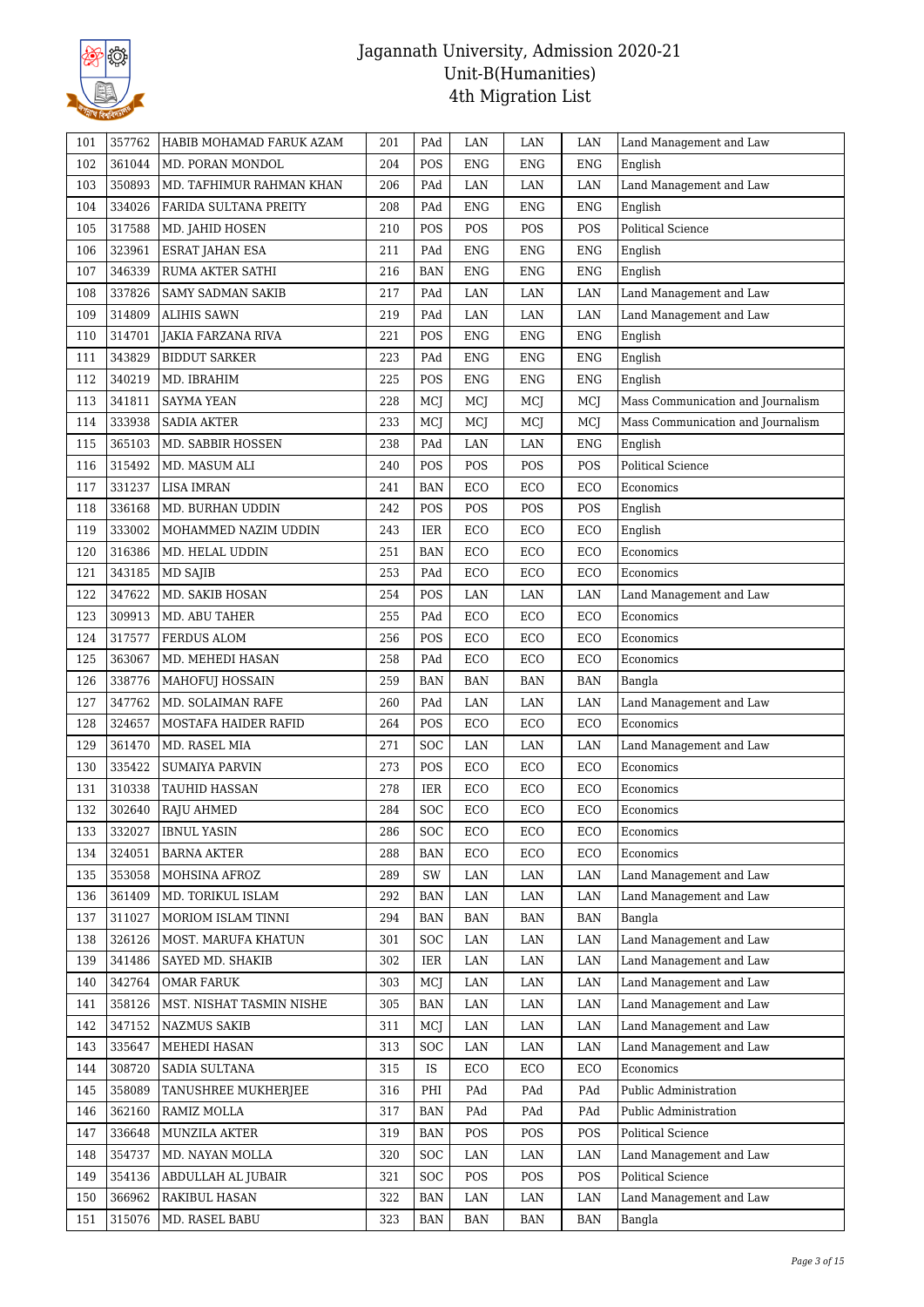

| 152 | 313172 | MD. SOHAG MIA                | 325 | SOC        | ECO        | LAN                         | LAN        | Land Management and Law                  |
|-----|--------|------------------------------|-----|------------|------------|-----------------------------|------------|------------------------------------------|
| 153 | 336540 | SABRIN SULTANA               | 327 | SOC        | SOC        | <b>SOC</b>                  | SOC        | Sociology                                |
| 154 | 366556 | ASHA MONI                    | 328 | <b>SOC</b> | PAd        | PAd                         | LAN        | Land Management and Law                  |
| 155 | 330320 | FORHAD ALI                   | 329 | MCJ        | ECO        | ECO                         | ECO        | Economics                                |
| 156 | 321226 | MD. NAYEM HOSSAIN            | 332 | <b>BAN</b> | <b>BAN</b> | <b>BAN</b>                  | <b>BAN</b> | Bangla                                   |
| 157 | 317950 | B. M. MAHMUD AL FAHAD HRIDOY | 333 | MCJ        | ECO        | ECO                         | ECO        | Land Management and Law                  |
| 158 | 313735 | MST. MASUMA AKTER            | 334 | SOC        | SOC        | SOC                         | SOC        | Sociology                                |
| 159 | 334789 | MAHFUZA AKTER MUKTI          | 335 | SOC        | ECO        | ECO                         | ECO        | Economics                                |
| 160 | 343162 | MD. EKRAM HOSSAIN            | 337 | MCJ        | ECO        | ECO                         | ECO        | Economics                                |
| 161 | 318819 | MD. SHAHIN MIA               | 338 | <b>SOC</b> | ECO        | ECO                         | ECO        | Economics                                |
| 162 | 338691 | SANJIDUR RAHMAN              | 340 | <b>BAN</b> | <b>BAN</b> | <b>BAN</b>                  | <b>BAN</b> | Bangla                                   |
| 163 | 346237 | <b>SAMIA AKTHER</b>          | 341 | SOC        | POS        | ECO                         | ECO        | Economics                                |
| 164 | 334928 | NAJMA KHANAM                 | 343 | SW         | SW         | SW                          | SW         | Economics                                |
| 165 | 345066 | MD. RAKIBUL HASAN            | 344 | <b>BAN</b> | POS        | POS                         | POS        | <b>Political Science</b>                 |
| 166 | 313324 | MOST. WAKIMU SIDDIKA         | 346 | IER        | IER        | IER                         | IER        | Institute of Education and Research(IER) |
| 167 | 308623 | B. M. MAHMUDUL HASAN MILON   | 347 | <b>SOC</b> | POS        | POS                         | POS        | Economics                                |
| 168 | 366433 | TAUHIDA OMAR                 | 349 | SOC        | PAd        | PAd                         | PAd        | Land Management and Law                  |
| 169 | 345927 | PUJA RANI SAHA               | 350 | MCJ        | PAd        | PAd                         | PAd        | Public Administration                    |
| 170 | 312133 | ANAS MOLLAH                  | 351 | HIS        | POS        | POS                         | POS        | <b>Political Science</b>                 |
| 171 | 300849 | MST. SHEULY KHATUN           | 352 | <b>BAN</b> | <b>BAN</b> | <b>BAN</b>                  | <b>BAN</b> | Economics                                |
| 172 | 344886 | <b>NAZIM UDDIN</b>           | 354 | <b>BAN</b> | <b>BAN</b> | <b>BAN</b>                  | <b>BAN</b> | Bangla                                   |
| 173 | 334191 | FARZANA RAHMAN               | 356 | <b>ANT</b> | PAd        | PAd                         | PAd        | Public Administration                    |
| 174 | 357803 | MD. SHAKIBUL HASAN SUBHA     | 359 | <b>SOC</b> | POS        | POS                         | POS        | Political Science                        |
| 175 | 324919 | SHOFIKUL ISLAM               | 361 | SOC        | PAd        | PAd                         | PAd        | Public Administration                    |
| 176 | 303362 | <b>MEHEDI HASAN</b>          | 363 | BAN        | <b>BAN</b> | $\ensuremath{\mathsf{BAN}}$ | <b>BAN</b> | Bangla                                   |
| 177 | 305774 | SANZIDUR RAHMAN              | 366 | IHC        | POS        | POS                         | POS        | <b>Political Science</b>                 |
| 178 | 365597 | MD. SHAMEEM HASAN            | 368 | <b>IHC</b> | POS        | POS                         | POS        | <b>Political Science</b>                 |
| 179 | 339877 | MD. ARAFAT                   | 369 | MCJ        | MCJ        | MCJ                         | MCJ        | Mass Communication and Journalism        |
| 180 | 337503 | MD. SAKILE                   | 370 | MCJ        | PAd        | PAd                         | PAd        | Public Administration                    |
| 181 | 326660 | PRIYA MONDOL                 | 371 | SOC        | POS        | POS                         | POS        | <b>Political Science</b>                 |
| 182 | 333911 | <b>AMENA AKTHER MOU</b>      | 373 | SW         | SW         | SW                          | SW         | Social Work                              |
| 183 | 324667 | RAYHAN CHOWDHURY             | 374 | SOC        | SOC        | <b>SOC</b>                  | SOC        | Sociology                                |
| 184 | 301868 | SHAKIBUR RAHMAN SHOUROV      | 377 | SOC        | POS        | POS                         | POS        | Political Science                        |
| 185 | 343553 | <b>NAIMUS SAHADAT</b>        | 379 | MCJ        | MCI        | MCI                         | MCJ        | Mass Communication and Journalism        |
| 186 | 303626 | <b>NAIMUR HASSAN</b>         | 384 | <b>BAN</b> | POS        | POS                         | POS        | <b>Political Science</b>                 |
| 187 | 322469 | MD. SAGOR ISLAM              | 385 | <b>SOC</b> | PAd        | PAd                         | PAd        | Public Administration                    |
| 188 | 303312 | PROJUKTI VASKOR              | 387 | MCI        | MCJ        | MCJ                         | MCJ        | Mass Communication and Journalism        |
| 189 | 357952 | <b>JARIN TASNIM</b>          | 389 | <b>SOC</b> | <b>SOC</b> | <b>SOC</b>                  | SOC        | Sociology                                |
| 190 | 348146 | <b>SRIJON PAUL</b>           | 390 | SW         | PAd        | PAd                         | PAd        | Public Administration                    |
| 191 | 331583 | <b>ABDUL HASIM</b>           | 393 | SOC        | POS        | POS                         | POS        | Political Science                        |
| 192 | 303484 | MD. HASAN ISLAM              | 397 | MCI        | MCJ        | MCJ                         | MCJ        | Mass Communication and Journalism        |
| 193 | 332763 | MOHAMMAD RAKIBUL HASNAT      | 400 | <b>SOC</b> | <b>SOC</b> | <b>SOC</b>                  | <b>SOC</b> | Sociology                                |
| 194 | 303333 | ABDULLAH AL MAMUN            | 403 | BAN        | PAd        | PAd                         | PAd        | Public Administration                    |
| 195 | 300506 | <b>SUMONA RAHMAN</b>         | 404 | IS         | PAd        | PAd                         | PAd        | Public Administration                    |
| 196 | 343991 | MD. SAYED                    | 405 | BAN        | POS        | POS                         | POS        | Political Science                        |
| 197 | 327478 | <b>WAFA SARTAJ</b>           | 406 | HIS        | POS        | POS                         | POS        | Political Science                        |
| 198 | 320366 | <b>SHARMIN KHATUN</b>        | 407 | <b>SOC</b> | POS        | POS                         | POS        | Political Science                        |
| 199 | 302251 | MD. SHAHARIER EMON           | 408 | <b>BAN</b> | PAd        | PAd                         | PAd        | Public Administration                    |
| 200 | 300051 | <b>FAUZIA FARIA</b>          | 409 | <b>BAN</b> | PAd        | $\mathop{\mathrm{PAd}}$     | PAd        | Public Administration                    |
| 201 | 333944 | JANNATUL FERDOUS SUMAYA      | 410 | IER        | IER        | IER                         | IER        | Institute of Education and Research(IER) |
| 202 | 353695 | MD. ABU JAHID                | 412 | <b>SOC</b> | <b>SOC</b> | <b>SOC</b>                  | <b>SOC</b> | Sociology                                |
|     |        |                              |     |            |            |                             |            |                                          |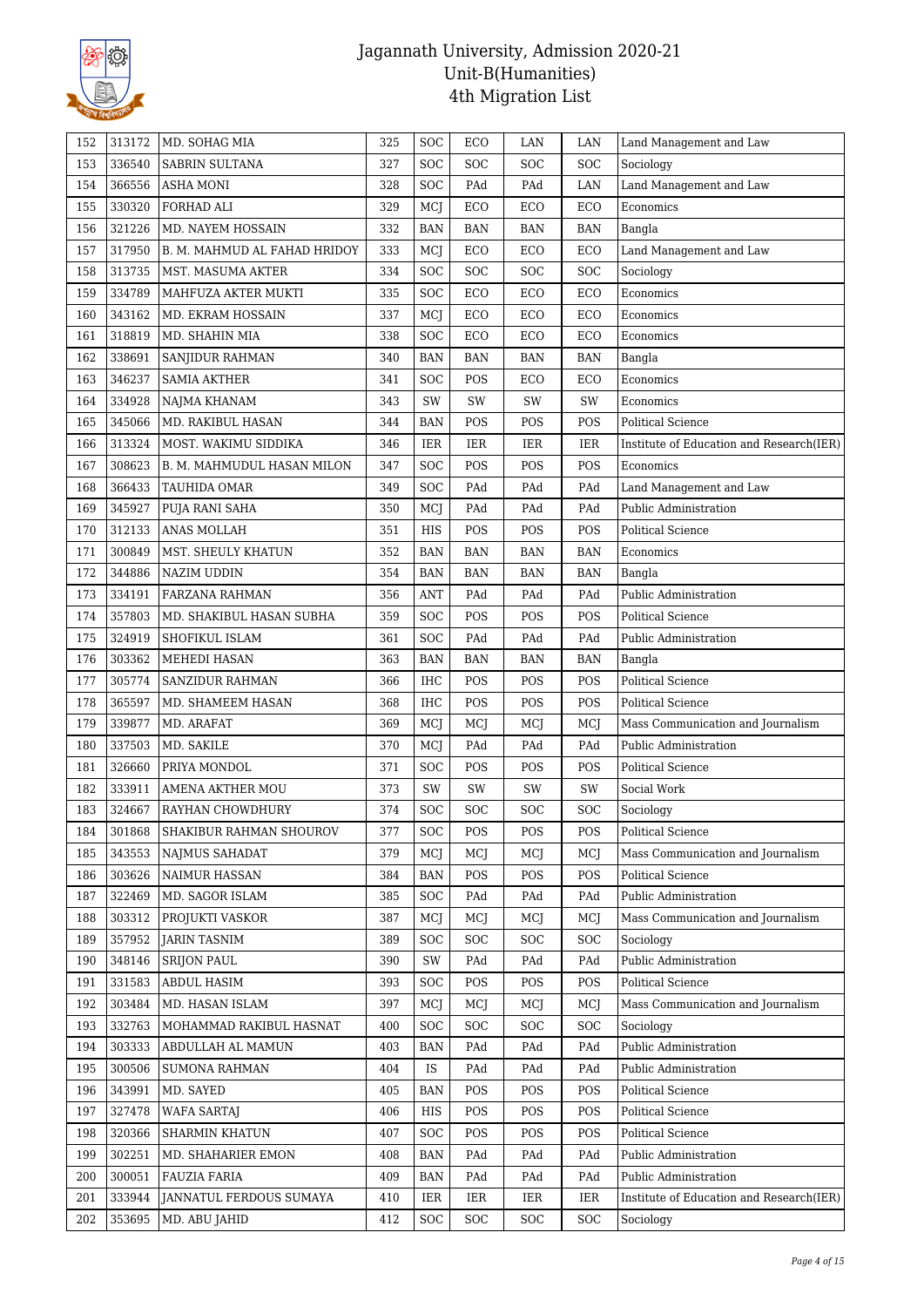

| 203 | 327683 | MD. BYAZED HASAN            | 413 | <b>BAN</b>  | BAN        | <b>BAN</b> | <b>BAN</b> | Bangla                                   |
|-----|--------|-----------------------------|-----|-------------|------------|------------|------------|------------------------------------------|
| 204 | 365144 | <b>SERABON ISLAM RAHAT</b>  | 414 | <b>BAN</b>  | <b>BAN</b> | <b>BAN</b> | <b>BAN</b> | Bangla                                   |
| 205 | 303307 | <b>SHANTO KUMAR</b>         | 416 | SOC         | POS        | POS        | POS        | <b>Political Science</b>                 |
| 206 | 341125 | <b>RIFAT MIA</b>            | 417 | <b>IER</b>  | POS        | POS        | POS        | <b>Political Science</b>                 |
| 207 | 318537 | <b>ANWAR HOSSAN</b>         | 418 | SOC         | PAd        | PAd        | PAd        | Public Administration                    |
| 208 | 321953 | MD. SOHEL RANA              | 419 | <b>BAN</b>  | POS        | POS        | POS        | Political Science                        |
| 209 | 362792 | MD. KAWSER HOSSAIN          | 420 | SOC         | SOC        | SOC        | SOC        | Sociology                                |
| 210 | 326517 | MST. JAKIA JANNAT           | 424 | BAN         | <b>BAN</b> | <b>BAN</b> | <b>BAN</b> | Bangla                                   |
| 211 | 348247 | KHAIRUL ISLAM               | 425 | MCJ         | PAd        | PAd        | PAd        | Public Administration                    |
| 212 | 314602 | MST. GULSHAN AKHTER         | 428 | <b>SOC</b>  | POS        | POS        | POS        | <b>Political Science</b>                 |
| 213 | 331002 | <b>ROKEYA</b>               | 433 | SW          | POS        | POS        | POS        | <b>Political Science</b>                 |
| 214 | 350360 | MD. RIKUB MIA               | 436 | <b>IER</b>  | PAd        | PAd        | PAd        | Public Administration                    |
| 215 | 362511 | MD MEHEDI HASAN             | 437 | <b>SOC</b>  | POS        | POS        | POS        | Political Science                        |
| 216 | 314556 | MD. HANIF HASAN             | 438 | SOC         | PAd        | PAd        | PAd        | Public Administration                    |
| 217 | 341168 | <b>RUBEL DAS</b>            | 441 | SOC         | PAd        | PAd        | PAd        | Public Administration                    |
| 218 | 308415 | SUMAIYA SULTANA             | 442 | IER         | IER        | <b>IER</b> | IER        | Institute of Education and Research(IER) |
| 219 | 316435 | MD. FOJLE RABBI             | 443 | <b>IHC</b>  | <b>BAN</b> | <b>BAN</b> | <b>BAN</b> | Bangla                                   |
| 220 | 318511 | <b>TANVIR AHMED</b>         | 446 | <b>HIS</b>  | POS        | POS        | POS        | <b>Political Science</b>                 |
| 221 | 309843 | MD. SHAHINUR RAHMAN         | 449 | SW          | POS        | POS        | POS        | Political Science                        |
| 222 | 363828 | <b>MARUFA AKTER</b>         | 455 | <b>IHC</b>  | POS        | POS        | POS        | Political Science                        |
| 223 | 326026 | MST. PAPIYA SULTANA         | 456 | MCI         | <b>BAN</b> | <b>BAN</b> | <b>BAN</b> | Bangla                                   |
| 224 | 323743 | SABIKUN NAHAR OISHI         | 457 | IML         | IML        | <b>IML</b> | IML        | Institute of Modern Language(IML)        |
| 225 | 356689 | SHAHIDA ALAM SARKER SEEMTHY | 458 | SW          | SW         | SW         | SW         | Social Work                              |
| 226 | 345804 | SUMAIYA SULTANA PRITY       | 459 | HIS         | PAd        | PAd        | PAd        | Public Administration                    |
| 227 | 358210 | MOST. UMMA TASNIM           | 460 | IER         | PAd        | PAd        | PAd        | Public Administration                    |
| 228 | 335094 | KHADIZA AKTER               | 461 | ${\rm HIS}$ | POS        | POS        | POS        | Political Science                        |
| 229 | 331047 | TASNUVA JAHAN MIM           | 463 | IER         | IER        | <b>IER</b> | IER        | Institute of Education and Research(IER) |
| 230 | 318410 | JAMAN MIA                   | 466 | SW          | POS        | POS        | POS        | Political Science                        |
| 231 | 362430 | MD.SHAKIL ALAM              | 467 | MCJ         | POS        | POS        | POS        | Political Science                        |
| 232 | 366499 | SHILA AKTER SONITA          | 468 | SW          | PAd        | PAd        | PAd        | Public Administration                    |
| 233 | 324845 | ALI AHAMMED                 | 469 | MCJ         | PAd        | PAd        | PAd        | Public Administration                    |
| 234 | 302576 | MD. HASANUZZAMAN HERO       | 470 | SW          | POS        | POS        | POS        | Political Science                        |
| 235 | 317133 | MD. TAMIM PRAMANIK          | 471 | IHC         | IHC        | IHC        | IHC        | Islamic History and Culture              |
| 236 | 325331 | <b>TANVIR AHMED</b>         | 473 | MCI         | MCJ        | MCI        | MCJ        | Mass Communication and Journalism        |
| 237 | 301396 | MST. SIRAJUM MONIRA         | 475 | SW          | SW         | SW         | SW         | Social Work                              |
| 238 | 335811 | <b>AYRIN HAQUE</b>          | 476 | <b>IHC</b>  | POS        | POS        | POS        | Political Science                        |
| 239 | 337709 | MOFIJUL ISLAM               | 477 | MCJ         | PAd        | PAd        | PAd        | Public Administration                    |
| 240 | 323926 | <b>BOKULY AKTER</b>         | 478 | MCJ         | BAN        | BAN        | <b>BAN</b> | Bangla                                   |
| 241 | 310047 | HABIBUR RAHAMN              | 481 | MCJ         | PAd        | PAd        | PAd        | Public Administration                    |
| 242 | 300332 | MISS.RITU KHATUN            | 482 | MCJ         | <b>SOC</b> | <b>SOC</b> | <b>SOC</b> | Sociology                                |
| 243 | 320585 | NOORUNNAHAR AKTER           | 483 | SW          | POS        | POS        | POS        | Political Science                        |
| 244 | 303027 | MD. RONY ISLAM              | 486 | HIS         | POS        | POS        | POS        | Political Science                        |
| 245 | 348244 | MD. ASHIK MIAH              | 487 | IHC         | PAd        | PAd        | PAd        | Public Administration                    |
| 246 | 360937 | RAMKRISHNO NATH DAS         | 488 | MCI         | PAd        | PAd        | PAd        | Public Administration                    |
| 247 | 336365 | MD. ARIF HOSSAIN            | 489 | SW          | POS        | POS        | POS        | Political Science                        |
| 248 | 317988 | FAHIM FOYSAL                | 492 | MCJ         | PAd        | PAd        | PAd        | Public Administration                    |
| 249 | 347700 | SHAHAZADA                   | 493 | SW          | POS        | POS        | POS        | Political Science                        |
| 250 | 363903 | KAZI SADIA                  | 497 | SW          | BAN        | BAN        | <b>BAN</b> | Bangla                                   |
| 251 | 311213 | AYESHA AKTER SWOPNA         | 499 | SW          | PAd        | PAd        | PAd        | Public Administration                    |
| 252 | 353609 | <b>S.M.TASIN SAMI</b>       | 501 | SW          | POS        | POS        | POS        | Political Science                        |
| 253 | 347530 | DELUAR HOSSEN               | 505 | SW          | POS        | POS        | POS        | Political Science                        |
|     |        |                             |     |             |            |            |            |                                          |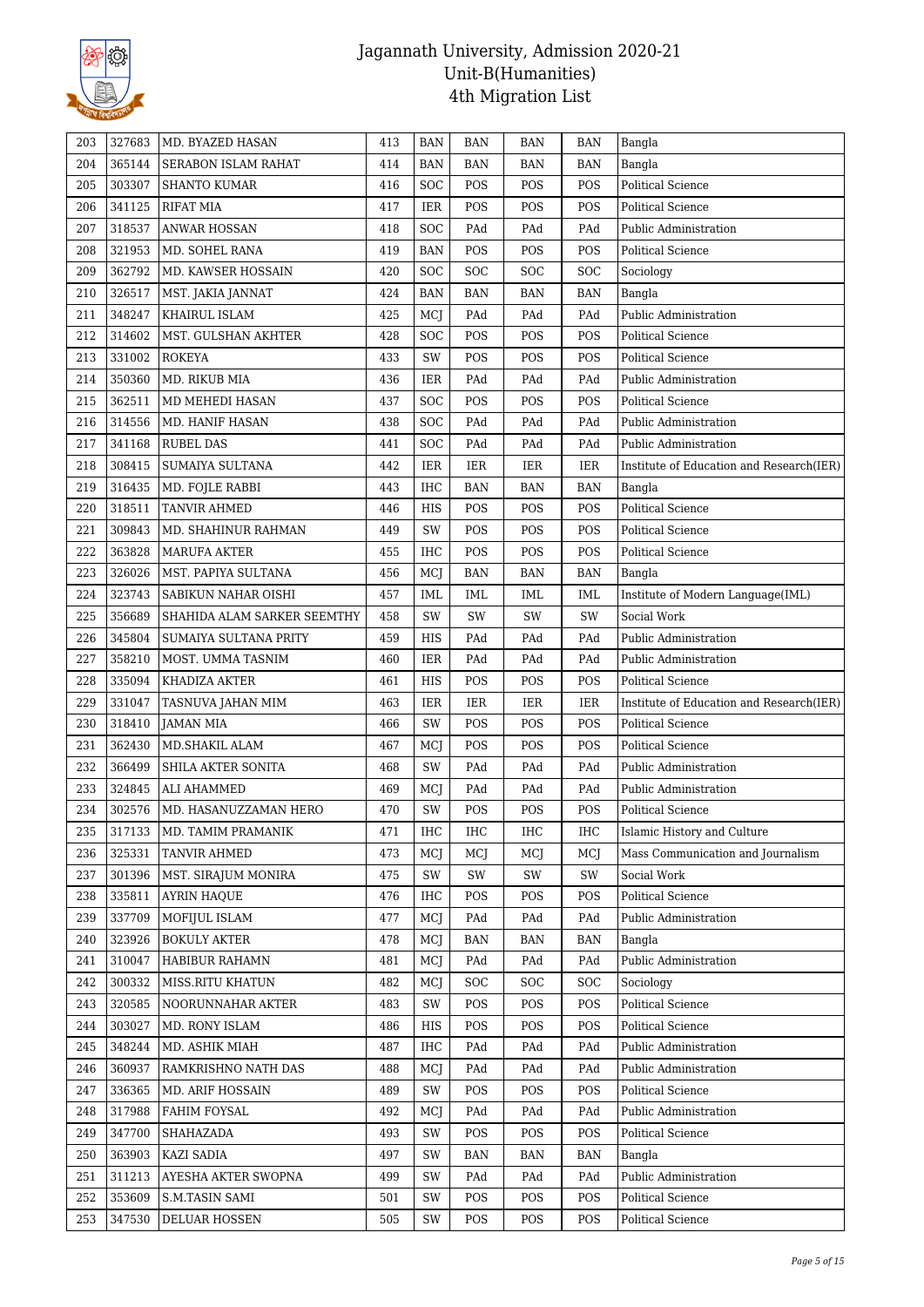

| 254 | 331074 | FARIAH SULTANA AYSHI        | 507 | ANT        | PAd        | PAd        | PAd        | Public Administration                    |
|-----|--------|-----------------------------|-----|------------|------------|------------|------------|------------------------------------------|
| 255 | 361670 | SHAHRIN SHABNAM CHAITY      | 508 | PHI        | POS        | POS        | POS        | <b>Political Science</b>                 |
| 256 | 336618 | MD. SHAH ALAM               | 512 | SW         | <b>SOC</b> | POS        | POS        | <b>Political Science</b>                 |
| 257 | 321375 | MD. MONNJORUL ISLAM         | 513 | SW         | PAd        | PAd        | PAd        | Public Administration                    |
| 258 | 302451 | <b>MD.SAJIB HOSSEN</b>      | 514 | HIS        | BAN        | <b>BAN</b> | <b>BAN</b> | Bangla                                   |
| 259 | 346345 | DIPA AKTER                  | 518 | HIS        | BAN        | <b>BAN</b> | <b>BAN</b> | Bangla                                   |
| 260 | 347868 | SHUHAG MIA                  | 519 | HIS        | BAN        | <b>BAN</b> | <b>BAN</b> | Bangla                                   |
| 261 | 329623 | MD. TAMIM HOSSAIN           | 520 | HIS        | HIS        | POS        | POS        | Political Science                        |
| 262 | 363802 | <b>SURAIYA SHARA</b>        | 522 | <b>IHC</b> | PAd        | PAd        | PAd        | Public Administration                    |
| 263 | 334036 | SADIA ALAM TANIA            | 524 | HIS        | PAd        | PAd        | PAd        | Public Administration                    |
| 264 | 309388 | MD JAKIR HOSSEN             | 525 | SW         | <b>BAN</b> | <b>BAN</b> | <b>BAN</b> | Bangla                                   |
| 265 | 325489 | <b>NAIM AKON</b>            | 530 | SW         | <b>SOC</b> | SOC        | SOC        | Sociology                                |
| 266 | 348573 | MD. JUNAYED                 | 531 | HIS        | BAN        | <b>BAN</b> | <b>BAN</b> | Bangla                                   |
| 267 | 317106 | PAPUN CHANDRA ADHIKARI      | 532 | HIS        | <b>BAN</b> | <b>BAN</b> | <b>BAN</b> | Bangla                                   |
| 268 | 362216 | RAZIA KHATUN                | 543 | HIS        | MCJ        | MCJ        | MCJ        | Mass Communication and Journalism        |
| 269 | 303480 | KH. MD. SHAJU               | 545 | SW         | PAd        | POS        | POS        | <b>Political Science</b>                 |
| 270 | 321359 | <b>MASUM MIA</b>            | 546 | SW         | MCJ        | PAd        | PAd        | Public Administration                    |
| 271 | 341669 | SUMAIYA AKTER ANIKA         | 550 | SW         | MCJ        | MCJ        | MCJ        | Mass Communication and Journalism        |
| 272 | 356547 | MST. MAHMUDA AKTER          | 552 | SW         | <b>SOC</b> | POS        | POS        | <b>Political Science</b>                 |
| 273 | 358041 | <b>MST SATU JAHAN</b>       | 554 | HIS        | IER        | PAd        | PAd        | <b>Political Science</b>                 |
| 274 | 324769 | ABDULLAH AL AMIN SHOHAG     | 556 | <b>ANT</b> | MCJ        | MCJ        | PAd        | Public Administration                    |
| 275 | 348921 | <b>AITUL ISLAM</b>          | 558 | HIS        | <b>BAN</b> | <b>BAN</b> | PAd        | Public Administration                    |
| 276 | 361558 | <b>ASHPIA AKTER</b>         | 559 | <b>ANT</b> | IER        | <b>IER</b> | <b>IER</b> | Political Science                        |
| 277 | 303004 | SHIMUL KUMAR BHODRO         | 562 | HIS        | MCI        | MCJ        | MCJ        | Public Administration                    |
| 278 | 365398 | MD.FAHAD                    | 564 | <b>IHC</b> | MCJ        | MCJ        | MCJ        | Mass Communication and Journalism        |
| 279 | 325145 | <b>NAHID HASAN</b>          | 566 | HIS        | HIS        | HIS        | HIS        | Political Science                        |
| 280 | 320076 | MD. HABIBUR RAHMAN          | 568 | HIS        | SOC        | SOC        | SOC        | Sociology                                |
| 281 | 313365 | MST. MAHABUBA AKTER MANISHA | 569 | SW         | <b>SOC</b> | <b>SOC</b> | SOC        | Sociology                                |
| 282 | 326996 | MST. SADIA KHATUN           | 571 | HIS        | BAN        | <b>BAN</b> | <b>BAN</b> | Bangla                                   |
| 283 | 321463 | MD. SHAMIM                  | 574 | SW         | <b>SOC</b> | <b>SOC</b> | SOC        | Sociology                                |
| 284 | 337181 | MD. MOJAHID                 | 579 | HIS        | MCJ        | MCJ        | MCJ        | Mass Communication and Journalism        |
| 285 | 321604 | MD. ARSHAD                  | 581 | <b>HIS</b> | <b>SOC</b> | SOC        | SOC        | Public Administration                    |
| 286 | 331805 | YASIN AHMED                 | 582 | HIS        | MCJ        | MCJ        | MCJ        | Mass Communication and Journalism        |
| 287 | 315786 | MD. TARAK ANAM RIMON        | 583 | <b>HIS</b> | <b>SOC</b> | SOC        | SOC        | Sociology                                |
| 288 | 356021 | SADIA SULTANA               | 588 | HIS        | BAN        | BAN        | <b>BAN</b> | Bangla                                   |
| 289 | 334014 | MST. SADIA AFRIN            | 590 | SW         | <b>BAN</b> | BAN        | <b>BAN</b> | Bangla                                   |
| 290 | 355990 | MST. NUSRAT JAHAN           | 591 | HIS        | IER        | IER        | IER        | Institute of Education and Research(IER) |
| 291 | 346473 | HUMYRA KABIR TRISHA         | 592 | HIS        | SOC        | SOC        | SOC        | Sociology                                |
| 292 | 347442 | <b>HRIDOY MIA</b>           | 593 | HIS        | HIS        | HIS        | HIS        | Public Administration                    |
| 293 | 309343 | MD. ASHRAFUZZAMAN           | 594 | HIS        | IER        | <b>IER</b> | IER        | Institute of Education and Research(IER) |
| 294 | 303032 | MD.RAKIBUL ISLAM            | 596 | HIS        | MCJ        | MCJ        | MCJ        | Mass Communication and Journalism        |
| 295 | 335500 | <b>SUMIYA AKTER</b>         | 601 | <b>ANT</b> | MCJ        | MCJ        | MCJ        | Mass Communication and Journalism        |
| 296 | 315656 | MD. MOFIJUL HAQUE           | 603 | HIS        | <b>SOC</b> | <b>SOC</b> | SOC        | Public Administration                    |
|     | 348091 | MD. ABDULLAH AL MASUM       | 604 | HIS        |            |            |            | Public Administration                    |
| 297 | 335224 |                             | 605 | <b>ANT</b> | MCJ        | MCJ        | MCJ        | Mass Communication and Journalism        |
| 298 |        | SYEDA SHOALA NASRIN         |     |            | MCJ        | MCJ        | MCJ        |                                          |
| 299 | 357684 | MD. SAZZAD HOSSAIN          | 609 | IS         | SOC        | SOC        | SOC        | Sociology                                |
| 300 | 346559 | <b>SATI AKTER</b>           | 610 | HIS        | SW         | SW         | SW         | Public Administration                    |
| 301 | 312669 | MD. TARIKUL ISLAM           | 614 | ANT        | MCJ        | MCJ        | MCJ        | Mass Communication and Journalism        |
| 302 | 305294 | <b>HASAN AHMED</b>          | 615 | PHI        | <b>SOC</b> | SOC        | SOC        | Sociology                                |
| 303 | 334179 | SANJIDA AFRIN MOON          | 616 | IS         | <b>BAN</b> | <b>BAN</b> | <b>BAN</b> | Bangla                                   |
| 304 | 323709 | SHAIRA ISLAM LIPU           | 618 | ANT        | MCJ        | MCJ        | MCJ        | Mass Communication and Journalism        |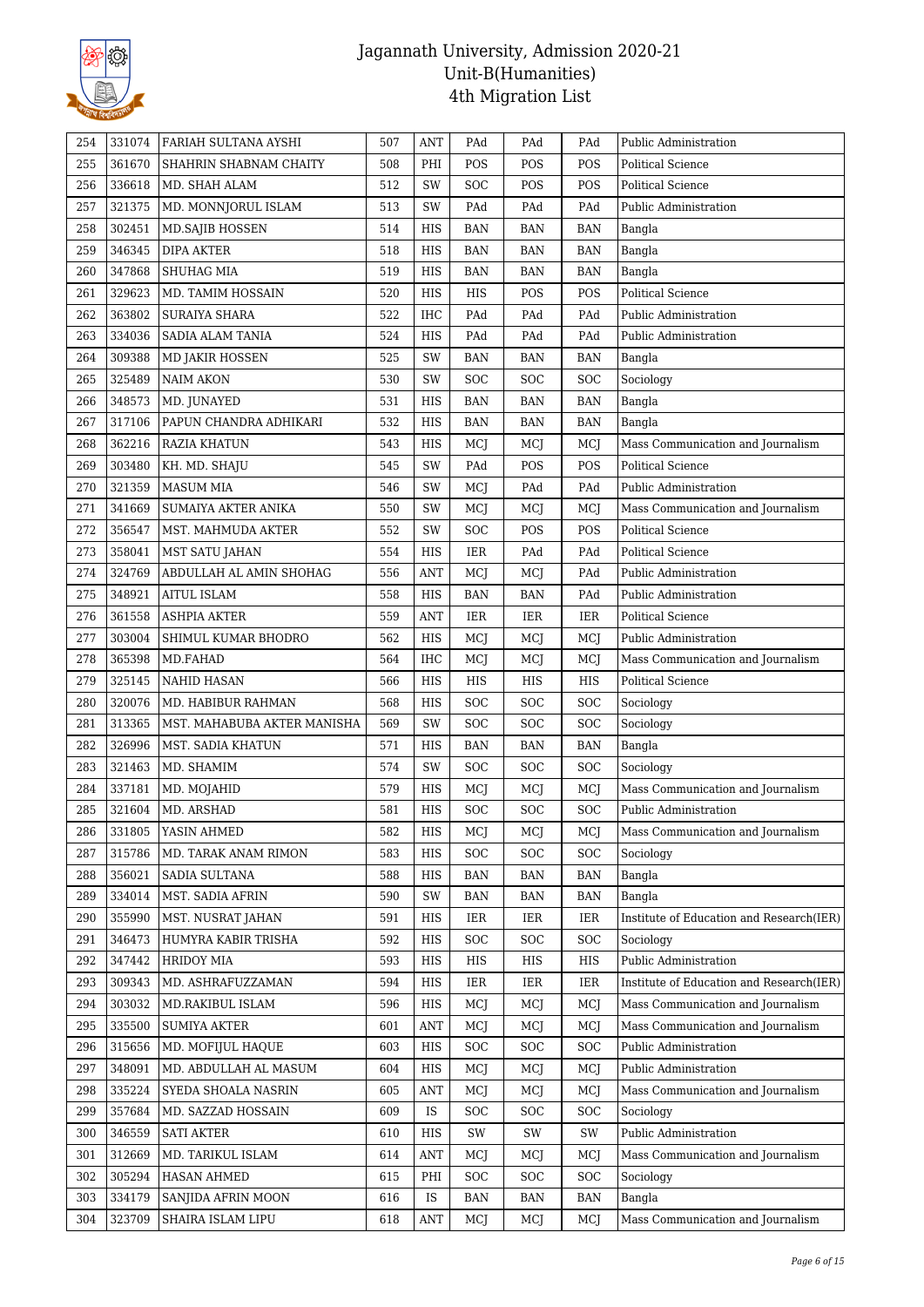

| 305 | 366839 | SHAHADAT HOSEN           | 622 | <b>IML</b> | IER        | IER                         | IER        | Institute of Education and Research(IER) |
|-----|--------|--------------------------|-----|------------|------------|-----------------------------|------------|------------------------------------------|
| 306 | 334062 | <b>REZWANA KHAN</b>      | 623 | IS         | <b>IER</b> | IER                         | <b>IER</b> | Institute of Education and Research(IER) |
| 307 | 357971 | <b>JOIY MONI</b>         | 626 | <b>ANT</b> | <b>BAN</b> | <b>BAN</b>                  | <b>BAN</b> | Bangla                                   |
| 308 | 323883 | <b>JANNATUL MEEM</b>     | 628 | PHI        | MCJ        | MCJ                         | MCJ        | Mass Communication and Journalism        |
| 309 | 364921 | MD. TAOHID ISLAM         | 630 | PHI        | MCJ        | MCJ                         | MCJ        | Mass Communication and Journalism        |
| 310 | 338065 | MD. SHARIFUL ISLAM       | 631 | IHC        | <b>BAN</b> | <b>BAN</b>                  | <b>BAN</b> | Bangla                                   |
| 311 | 310080 | SABUJ MAKHAL             | 632 | PHI        | SOC        | SOC                         | SOC        | Sociology                                |
| 312 | 308281 | <b>ATHAI GOLDER</b>      | 634 | <b>ANT</b> | IER        | <b>IER</b>                  | IER        | Institute of Education and Research(IER) |
| 313 | 341969 | <b>IRIN AKTER RIYA</b>   | 635 | IS         | MCJ        | MCJ                         | MCJ        | Mass Communication and Journalism        |
| 314 | 357650 | <b>MD. RAKIB HASSAN</b>  | 642 | IML        | MCJ        | MCJ                         | MCJ        | Mass Communication and Journalism        |
| 315 | 359571 | <b>MRITTIKA ROY</b>      | 643 | PHI        | IER        | <b>IER</b>                  | <b>IER</b> | Institute of Education and Research(IER) |
| 316 | 317527 | MD. SWOPON HOSEN         | 644 | IHC        | SOC        | SOC                         | <b>SOC</b> | Sociology                                |
| 317 | 322161 | MD. SHAHIN               | 645 | <b>IML</b> | <b>SOC</b> | SOC                         | SOC        | Sociology                                |
| 318 | 334018 | AFROJA AKTER             | 653 | IS         | IS         | IS                          | IS         | <b>Islamic Studies</b>                   |
| 319 | 323909 | FATEMA ALAM              | 655 | <b>IHC</b> | <b>BAN</b> | <b>BAN</b>                  | <b>BAN</b> | Bangla                                   |
| 320 | 334297 | <b>LAMIA AKTER</b>       | 656 | <b>IHC</b> | <b>BAN</b> | <b>BAN</b>                  | <b>BAN</b> | Bangla                                   |
| 321 | 308864 | <b>ASIF NAWAJ</b>        | 659 | <b>ANT</b> | SOC        | SOC                         | SOC        | Sociology                                |
| 322 | 300604 | MST .MAHFUZA KHATUN      | 660 | IHC        | <b>BAN</b> | <b>BAN</b>                  | <b>BAN</b> | Bangla                                   |
| 323 | 321278 | UMMUL KHAIR MAHBUBA      | 663 | PHI        | <b>BAN</b> | <b>BAN</b>                  | <b>BAN</b> | Bangla                                   |
| 324 | 347710 | MOSTAFA KAMAL            | 664 | IHC        | <b>BAN</b> | <b>BAN</b>                  | <b>BAN</b> | Bangla                                   |
| 325 | 305229 | RAKIBUL HASAN RABBI      | 668 | PHI        | MCJ        | MCJ                         | MCJ        | Mass Communication and Journalism        |
| 326 | 301201 | SUNJIDA SHOVA            | 670 | ANT        | <b>BAN</b> | <b>BAN</b>                  | <b>BAN</b> | Bangla                                   |
| 327 | 307881 | MD. ASIF ALI             | 671 | <b>IHC</b> | MCJ        | MCJ                         | MCJ        | Mass Communication and Journalism        |
| 328 | 354964 | MD. AL-MAMUN             | 672 | <b>IHC</b> | <b>SOC</b> | SOC                         | <b>SOC</b> | Sociology                                |
| 329 | 303877 | SERI TAPOS KUMER BISSWAS | 673 | ANT        | MCJ        | MCJ                         | MCJ        | Mass Communication and Journalism        |
| 330 | 338196 | MD. NAZIM HOSSAIN        | 674 | PHI        | MCJ        | MCJ                         | MCJ        | Mass Communication and Journalism        |
| 331 | 328304 | MD. SABBIR HOSSAIN       | 676 | PHI        | SOC        | SOC                         | SOC        | Sociology                                |
| 332 | 327834 | MD. ZESHAN HOSSEN ZEM    | 678 | PHI        | MCJ        | MCJ                         | MCJ        | Mass Communication and Journalism        |
| 333 | 324929 | MD. RASHEDUZZAMAN LIMON  | 679 | <b>ANT</b> | <b>IER</b> | <b>IER</b>                  | IER        | Institute of Education and Research(IER) |
| 334 | 346685 | <b>HABIBA AKTER</b>      | 681 | IHC        | HIS        | HIS                         | HIS        | History                                  |
| 335 | 345932 | TASNIA KHANAM SATU       | 685 | IHC        | <b>BAN</b> | <b>BAN</b>                  | <b>BAN</b> | Bangla                                   |
| 336 | 300084 | MST. MITHILA AKTER RIYA  | 687 | IHC        | <b>SOC</b> | SOC                         | SOC        | Sociology                                |
| 337 | 361557 | RASHNA SHARMIN KHUSHBU   | 688 | IS         | <b>SOC</b> | SOC                         | SOC        | Sociology                                |
| 338 | 335594 | <b>FATEMA TUJ SAMIA</b>  | 690 | <b>ANT</b> | MCJ        | MCJ                         | MCJ        | Mass Communication and Journalism        |
| 339 | 327397 | <b>BOBY RANI</b>         | 691 | <b>ANT</b> | <b>BAN</b> | <b>BAN</b>                  | <b>BAN</b> | Bangla                                   |
| 340 | 314832 | MD. RIAJUL ISLAM         | 692 | IHC        | SOC        | SOC                         | SOC        | Sociology                                |
| 341 | 309209 | MD.ZAHIDUL ISLAM         | 693 | PHI        | SOC        | SOC                         | SOC        | Sociology                                |
| 342 | 321718 | SHAMSUL ALAM             | 694 | IHC        | SOC        | <b>SOC</b>                  | SOC        | Sociology                                |
| 343 | 339898 | ALL MARUF-UZ-ZAMAN       | 695 | ANT        | MCJ        | MCJ                         | MCJ        | Mass Communication and Journalism        |
| 344 | 358123 | <b>NOWRIN AKHTER</b>     | 698 | IS         | <b>SOC</b> | <b>SOC</b>                  | SOC        | Sociology                                |
| 345 | 308552 | SADIYA SULTANA           | 701 | <b>ANT</b> | <b>IER</b> | IER                         | IER        | Institute of Education and Research(IER) |
| 346 | 352596 | SAKERUL ISLAM            | 702 | <b>IML</b> | MCJ        | MCJ                         | MCJ        | Mass Communication and Journalism        |
| 347 | 303546 | MD ROFIQUZZAMAN NILOY    | 703 | PHI        | <b>SOC</b> | <b>SOC</b>                  | <b>SOC</b> | Sociology                                |
| 348 | 356056 | <b>FLORA ISLAM</b>       | 705 | IHC        | MCJ        | MCJ                         | MCI        | Mass Communication and Journalism        |
| 349 | 327251 | ROKSANA PARVIN           | 709 | IHC        | BAN        | $\ensuremath{\mathsf{BAN}}$ | <b>BAN</b> | Bangla                                   |
| 350 | 342214 | POLY RANI MOJUMDER       | 710 | PHI        | BAN        | BAN                         | <b>BAN</b> | Bangla                                   |
| 351 | 352743 | SANJIDA PIYASH           | 711 | ANT        | SOC        | <b>SOC</b>                  | <b>SOC</b> | Sociology                                |
| 352 | 311583 | <b>TAHMID HASAN</b>      | 712 | IS         | IER        | IER                         | IER        | Institute of Education and Research(IER) |
| 353 | 352862 | PURNIMA RANI ROKHIT      | 716 | <b>ANT</b> | <b>SOC</b> | SOC                         | SOC        | Sociology                                |
| 354 | 311565 | MITU AKTER               | 718 | <b>ANT</b> | <b>BAN</b> | <b>BAN</b>                  | <b>BAN</b> | Bangla                                   |
| 355 | 337551 | TAIMUR KHAN MOBIN        | 720 | PHI        | MCJ        | MCJ                         | MCI        | Mass Communication and Journalism        |
|     |        |                          |     |            |            |                             |            |                                          |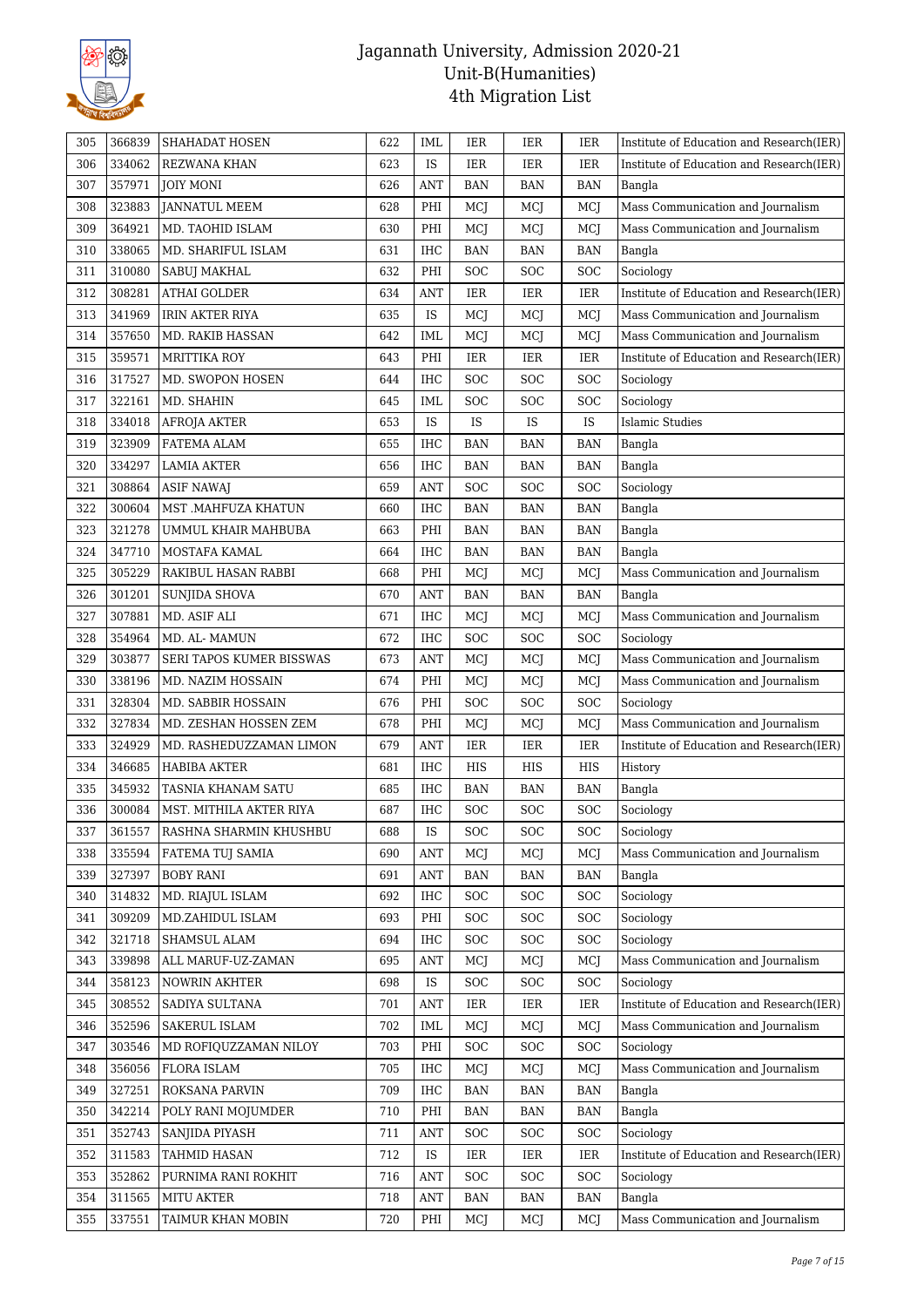

| 356 | 353190 | SHAMIMA AKTER PUSPO          | 721 | <b>ANT</b> | SOC        | SOC        | SOC        | Sociology                                |
|-----|--------|------------------------------|-----|------------|------------|------------|------------|------------------------------------------|
| 357 | 311783 | MD KAWSAR MIAH               | 724 | PHI        | <b>IER</b> | IER        | IER        | Institute of Education and Research(IER) |
| 358 | 334953 | <b>BARNALI SAHA</b>          | 727 | ANT        | MCJ        | MCJ        | MCJ        | Mass Communication and Journalism        |
| 359 | 355268 | MD. HASIBUL HASAN PRINCE     | 730 | <b>IHC</b> | <b>BAN</b> | <b>BAN</b> | <b>BAN</b> | Bangla                                   |
| 360 | 358797 | RAZIA AKTER RIMU             | 731 | IML        | SOC        | SOC        | SOC        | Sociology                                |
| 361 | 302983 | MD . TARIKUL ISLAM           | 733 | $\rm IHC$  | IER        | <b>IER</b> | IER        | Institute of Education and Research(IER) |
| 362 | 329126 | MD. EYASIN HOSSAIN           | 735 | IHC        | MCJ        | MCJ        | MCJ        | Mass Communication and Journalism        |
| 363 | 318149 | MD. AINUL ISLAM              | 736 | $\rm IHC$  | MCJ        | MCJ        | MCJ        | Mass Communication and Journalism        |
| 364 | 321787 | <b>IMRAN SIKDER</b>          | 737 | <b>IHC</b> | <b>BAN</b> | <b>BAN</b> | <b>BAN</b> | Bangla                                   |
| 365 | 308775 | ASMA UL HUSNA                | 738 | ANT        | MCJ        | MCJ        | MCJ        | Mass Communication and Journalism        |
| 366 | 346852 | RAHELI YESMIN PANNA          | 740 | <b>IML</b> | IML        | <b>IML</b> | IML        | Institute of Modern Language(IML)        |
| 367 | 364895 | MD. RASEL                    | 741 | <b>ANT</b> | <b>IER</b> | <b>IER</b> | <b>IER</b> | Institute of Education and Research(IER) |
| 368 | 357955 | MST. HALIMA YESMIN           | 742 | IS         | <b>BAN</b> | <b>BAN</b> | <b>BAN</b> | Bangla                                   |
| 369 | 342135 | <b>RANI AKTER</b>            | 744 | IHC        | <b>BAN</b> | <b>BAN</b> | <b>BAN</b> | Bangla                                   |
| 370 | 324528 | SHAMIMA AKTER                | 746 | PHI        | SOC        | SOC        | SOC        | Sociology                                |
| 371 | 324358 | MD. FAYSAL RAHMAN            | 747 | IHC        | <b>BAN</b> | <b>BAN</b> | <b>BAN</b> | Bangla                                   |
| 372 | 366431 | FARAH LAMISA SRISTY          | 748 | PHI        | PHI        | PHI        | PHI        | Philosophy                               |
| 373 | 330154 | NASIR UDDIN MOHAMMAD ZABIR   | 749 | <b>IML</b> | <b>BAN</b> | <b>BAN</b> | <b>BAN</b> | Bangla                                   |
| 374 | 321493 | ANTOR KUMAR SHORMA           | 751 | PHI        | <b>IER</b> | IER        | <b>IER</b> | Institute of Education and Research(IER) |
| 375 | 336768 | JAHANGIR ALAM RAJ            | 752 | IHC        | MCJ        | MCJ        | MCJ        | Mass Communication and Journalism        |
| 376 | 300225 | <b>SHIRINA KHATUN</b>        | 754 | <b>IHC</b> | SOC        | SOC        | <b>SOC</b> | Sociology                                |
| 377 | 315205 | RAM CHANDRA RAY              | 755 | PHI        | MCJ        | MCJ        | MCJ        | Mass Communication and Journalism        |
| 378 | 300090 | MST AYESHA ISLAM             | 756 | PHI        | MCJ        | MCJ        | MCJ        | Mass Communication and Journalism        |
| 379 | 324790 | <b>AYUBUR RAHMAN</b>         | 757 | $\rm IHC$  | MCJ        | MCJ        | MCJ        | Mass Communication and Journalism        |
| 380 | 362082 | <b>DOLA AKTER</b>            | 758 | IS         | SW         | SW         | SW         | Social Work                              |
| 381 | 329529 | MD. NOWAZ SHARIF             | 759 | IS         | MCJ        | MCJ        | MCJ        | Mass Communication and Journalism        |
| 382 | 328406 | TAUFIQ IMROZ                 | 760 | <b>ANT</b> | SOC        | SOC        | SOC        | Sociology                                |
| 383 | 327368 | ABU MUSA MD. SAFIULLAH SAYEM | 761 | <b>IHC</b> | <b>BAN</b> | <b>BAN</b> | <b>BAN</b> | Bangla                                   |
| 384 | 318000 | MD. ABDUR RAZZAK             | 764 | <b>IHC</b> | SW         | SW         | SW         | Social Work                              |
| 385 | 357584 | <b>MD. ZAKIR HOSSAIN</b>     | 766 | PHI        | SOC        | <b>SOC</b> | SOC        | Sociology                                |
|     |        | <b>MAHMUDUL HASAN</b>        | 769 |            |            |            |            | Mass Communication and Journalism        |
| 386 | 338406 |                              |     | <b>ANT</b> | MCJ        | MCJ        | MCJ        |                                          |
| 387 | 358324 | MOST. AFIYA KHATUN           | 770 | IHC        | SOC        | SOC        | SOC        | Sociology                                |
| 388 | 339270 | <b>MAHTHIR SUN</b>           | 771 | PHI        | MCJ        | MCJ        | MCJ        | Mass Communication and Journalism        |
| 389 | 342397 | <b>HIRAMONI AKTER</b>        | 773 | IHC        | <b>BAN</b> | <b>BAN</b> | <b>BAN</b> | Bangla                                   |
| 390 | 308324 | <b>JESIA KHATUN</b>          | 775 | <b>ANT</b> | SOC        | SOC        | SOC        | Sociology                                |
| 391 | 324698 | MONIR HOSSEN                 | 776 | <b>ANT</b> | MCJ        | MCJ        | MCJ        | Mass Communication and Journalism        |
| 392 | 332656 | <b>IVAN TAHSEEB</b>          | 783 | PHI        | MCJ        | MCJ        | MCI        | Mass Communication and Journalism        |
| 393 | 317386 | ABDUS SAMAD                  | 788 | ANT        | <b>SOC</b> | <b>SOC</b> | <b>SOC</b> | Sociology                                |
| 394 | 333975 | <b>SAMIA AKTER</b>           | 789 | IS         | MCJ        | MCJ        | MCJ        | Mass Communication and Journalism        |
| 395 | 315198 | MD. ZAHID HASAN              | 793 | PHI        | BAN        | <b>BAN</b> | BAN        | Bangla                                   |
| 396 | 300440 | <b>TAJKIA AKTER</b>          | 794 | IS         | <b>BAN</b> | <b>BAN</b> | <b>BAN</b> | Bangla                                   |
| 397 | 302567 | MD RUBEL HOSEN               | 797 | IS         | IER        | IER        | IER        | Institute of Education and Research(IER) |
| 398 | 335469 | NAFISA TASNIM                | 798 | <b>ANT</b> | IER        | <b>IER</b> | IER        | Institute of Education and Research(IER) |
| 399 | 312902 | <b>SHIMA AKTER</b>           | 799 | PHI        | <b>BAN</b> | <b>BAN</b> | <b>BAN</b> | Bangla                                   |
| 400 | 346417 | <b>BANOSRI SARKER</b>        | 804 | PHI        | <b>BAN</b> | <b>BAN</b> | <b>BAN</b> | Bangla                                   |
| 401 | 315041 | <b>ISTIAK AHAMMOD</b>        | 811 | PHI        | HIS        | HIS        | HIS        | History                                  |
| 402 | 351849 | MOHAMMED IBRAHIM             | 817 | IS         | MCJ        | MCJ        | MCJ        | Mass Communication and Journalism        |
| 403 | 332668 | <b>MAHEDI HASAN</b>          | 819 | PHI        | MCJ        | MCJ        | MCJ        | Mass Communication and Journalism        |
| 404 | 300119 | SABRINA SULTANA TISHA        | 820 | IS         | <b>SOC</b> | <b>SOC</b> | <b>SOC</b> | Sociology                                |
| 405 | 354733 | MOSFIQUR RAHMAN EMON         | 821 | PHI        | MCJ        | MCJ        | MCI        | Mass Communication and Journalism        |
| 406 | 320352 | MOST. JUBAIDA SIDDIKA        | 822 | PHI        | SOC        | <b>SOC</b> | <b>SOC</b> | Sociology                                |
|     |        |                              |     |            |            |            |            |                                          |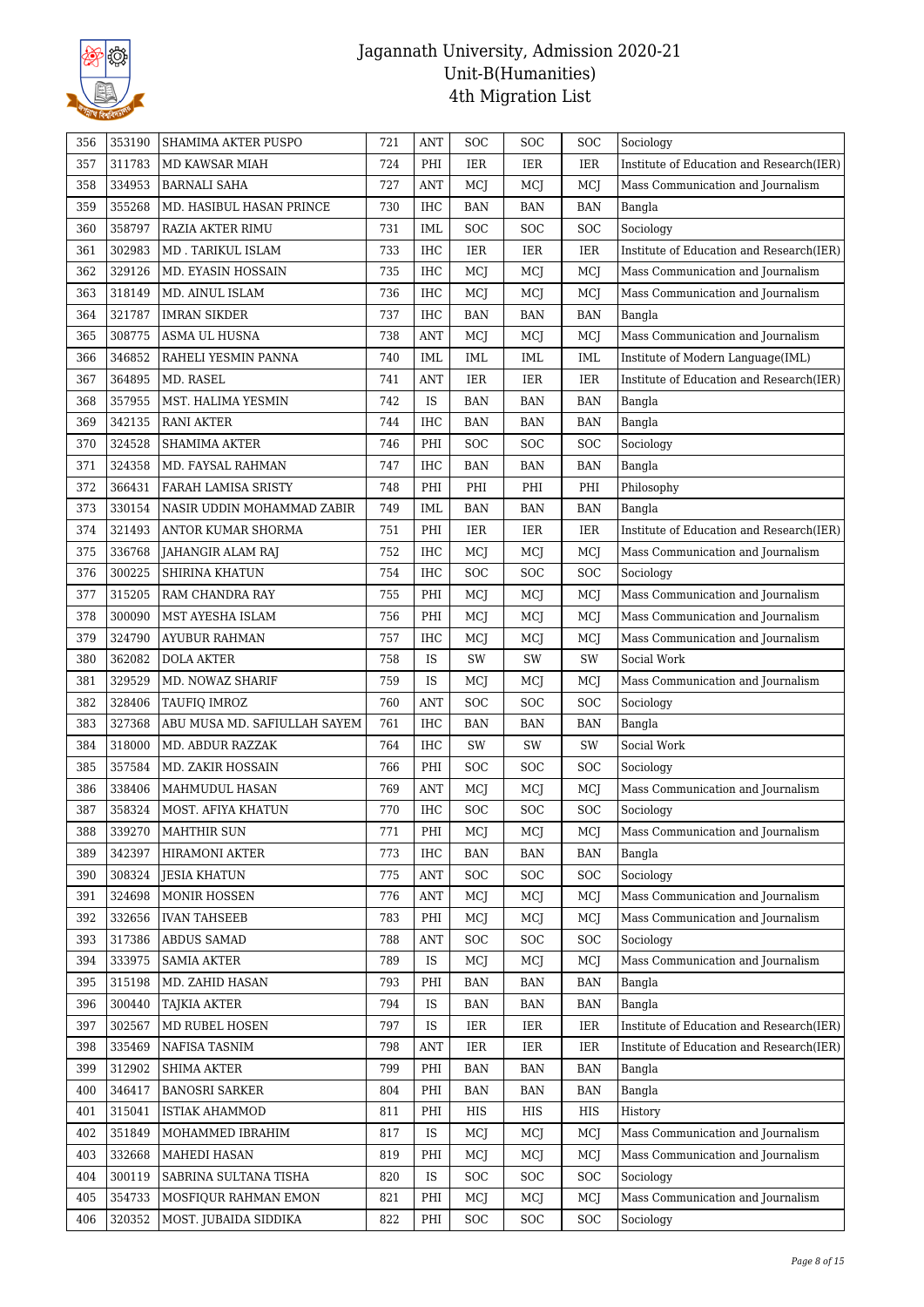

| 407 | 341686 | <b>AYESHA AKTHER</b>   | 825 | IS  | <b>SOC</b> | SOC        | SOC        | Sociology                                |
|-----|--------|------------------------|-----|-----|------------|------------|------------|------------------------------------------|
| 408 | 364048 | <b>MARIUM MUNIA</b>    | 826 | PHI | <b>BAN</b> | <b>BAN</b> | <b>BAN</b> | Bangla                                   |
| 409 | 352701 | DOLA KHATUN            | 827 | IS  | <b>BAN</b> | <b>BAN</b> | <b>BAN</b> | Bangla                                   |
| 410 | 331053 | SUMAIYA JANNAT MOHIMA  | 829 | IS  | MCJ        | MCJ        | MCJ        | Mass Communication and Journalism        |
| 411 | 317691 | MD. SAHINUR RAHMAN     | 832 | IS  | HIS        | <b>HIS</b> | <b>BAN</b> | Bangla                                   |
| 412 | 363137 | MD. JUNAET SHEIKH      | 836 | IS  | MCJ        | MCJ        | MCJ        | Mass Communication and Journalism        |
| 413 | 362866 | MAHMUDUZZAMAN PAVEL    | 837 | IS  | HIS        | HIS        | <b>BAN</b> | Bangla                                   |
| 414 | 343245 | MD. TANVIR AHAMAD      | 838 | IS  | IER        | $\rm IER$  | <b>BAN</b> | Bangla                                   |
| 415 | 300754 | PANNA KHATUN           | 841 | IS  | SOC        | SOC        | SOC        | Sociology                                |
| 416 | 344699 | MD IMRAN HOSSAIN       | 842 | IS  | <b>ANT</b> | <b>ANT</b> | <b>ANT</b> | Bangla                                   |
| 417 | 300374 | MST. JANNATUL FARDOUS  | 844 | IS  | MCJ        | MCJ        | MCJ        | Mass Communication and Journalism        |
| 418 | 308765 | <b>NASRIN KHATUN</b>   | 845 | IS  | HIS        | HIS        | HIS        | Bangla                                   |
| 419 | 303387 | M.A. MALEK             | 846 | IS  | <b>SOC</b> | MCJ        | MCJ        | Mass Communication and Journalism        |
| 420 | 336776 | NAIMUR RAHMAN ANIK     | 850 | IS  | <b>IHC</b> | IHC        | IHC        | Islamic History and Culture              |
| 421 | 339862 | MD. SHAHIN             | 851 |     | HIS        | HIS        | MCJ        | Mass Communication and Journalism        |
| 422 | 344366 | <b>TAEBA KHATUN</b>    | 852 |     | <b>SOC</b> | SOC        | SOC        | Sociology                                |
| 423 | 311939 | <b>BORKAT ULLAH</b>    | 855 |     | SOC        | SOC        | MCJ        | Mass Communication and Journalism        |
| 424 | 362757 | MD. HASSAN MAHMUD      | 856 |     | SW         | SOC        | SOC        | Sociology                                |
| 425 | 340366 | <b>OMAR FARUK</b>      | 858 |     | SW         | SOC        | MCJ        | Mass Communication and Journalism        |
| 426 | 338317 | MD IKBAL HOSSEN        | 862 |     | HIS        | <b>SOC</b> | SOC        | Sociology                                |
| 427 | 358115 | <b>LATA AKHTER</b>     | 863 |     | HIS        | HIS        | HIS        | Mass Communication and Journalism        |
| 428 | 359034 | PARISHA KHATUN         | 864 |     | SW         | <b>SOC</b> | SOC        | Sociology                                |
| 429 | 342979 | MD. TANJIL AHAMMAD     | 865 |     | IML        | SOC        | SOC        | Mass Communication and Journalism        |
| 430 | 311970 | UMMA HABIBA NOUSHIN    | 867 |     | SW         | <b>IER</b> | <b>IER</b> | Institute of Education and Research(IER) |
| 431 | 356566 | MST. AHASANUN NAHAR    | 868 |     | SW         | SOC        | SOC        | Bangla                                   |
| 432 | 334807 | TAJNOOR BHUIYAN        | 870 |     | SW         | SW         | SOC        | Sociology                                |
| 433 | 335215 | <b>TANIA</b>           | 872 |     | <b>IML</b> | <b>IML</b> | IML        | Institute of Modern Language(IML)        |
| 434 | 307638 | <b>SHARMIN YEASMIN</b> | 874 |     | SW         | SW         | SW         | Mass Communication and Journalism        |
| 435 | 303155 | YEASIN ALI             | 882 |     | SW         | SW         | SW         | Social Work                              |
| 436 | 301679 | MISS NISRAT JAHAN LIZA | 883 |     | HIS        | HIS        | SOC        | Sociology                                |
| 437 | 366473 | <b>JANNATUL NAZNIN</b> | 885 |     | SW         | SW         | SW         | Sociology                                |
| 438 | 331597 | NAFISA TAKIA ZANNAT    | 886 |     | SW         | SW         | IER        | Institute of Education and Research(IER) |
| 439 | 313158 | MD. MIZANUR RAHMAN     | 887 |     | HIS        | HIS        | HIS        | Mass Communication and Journalism        |
| 440 | 334442 | <b>SWEETY AKTER</b>    | 888 |     | SW         | SW         | SW         | Bangla                                   |
| 441 | 341881 | SADIA SULTANA KAKON    | 889 |     | IHC        | IHC        | IHC        | Islamic History and Culture              |
| 442 | 301525 | NUSRAT NAHAR SITHI     | 890 |     | HIS        | HIS        | HIS        | History                                  |
| 443 | 349281 | MD.AL-KAIUM SIAM       | 891 |     | HIS        | HIS        | HIS        | Bangla                                   |
| 444 | 347625 | <b>MEZANUR RAHMAN</b>  | 892 |     | SW         | SW         | SW         | Bangla                                   |
| 445 | 345218 | <b>ALAMIN</b>          | 893 |     | IML        | IML        | IML        | Institute of Modern Language(IML)        |
| 446 | 326489 | <b>UMMEA AMINA</b>     | 894 |     | ANT        | ANT        | <b>ANT</b> | Institute of Education and Research(IER) |
| 447 | 312578 | MD. JAHID HASAN FAHIM  | 897 |     | HIS        | HIS        | HIS        | Sociology                                |
| 448 | 308818 | POPY RANI DAS          | 899 |     | SW         | SW         | SW         | Sociology                                |
| 449 | 358407 | MST. HANUFA HENA RIPA  | 901 |     | HIS        | HIS        | HIS        | Sociology                                |
| 450 | 334424 | TANZILA KHANOM         | 902 |     | SW         | SW         | SW         | Social Work                              |
| 451 | 366781 | MUNNI KHATUN           | 903 |     | IML        | IML        | IML        | Institute of Education and Research(IER) |
| 452 | 349214 | MD. TOFFAEL HOSSEN     | 904 |     | SW         | SW         | SW         | Social Work                              |
| 453 | 360637 | MOST. AKHI AKTER BANNA | 905 |     | HIS        | HIS        | HIS        | History                                  |
| 454 | 356256 | ROKEYA KHATUN          | 909 |     | SW         | SW         | SW         | Social Work                              |
| 455 | 302156 | MD. ARIFUL ISLAM       | 910 |     | SW         | SW         | SW         | Social Work                              |
| 456 | 310835 | AFSANA MIMI            | 913 |     | HIS        | HIS        | HIS        | History                                  |
| 457 | 341717 | SUMAIYA TABASSUM TARIN | 914 |     | IHC        | IHC        | IHC        | Islamic History and Culture              |
|     |        |                        |     |     |            |            |            |                                          |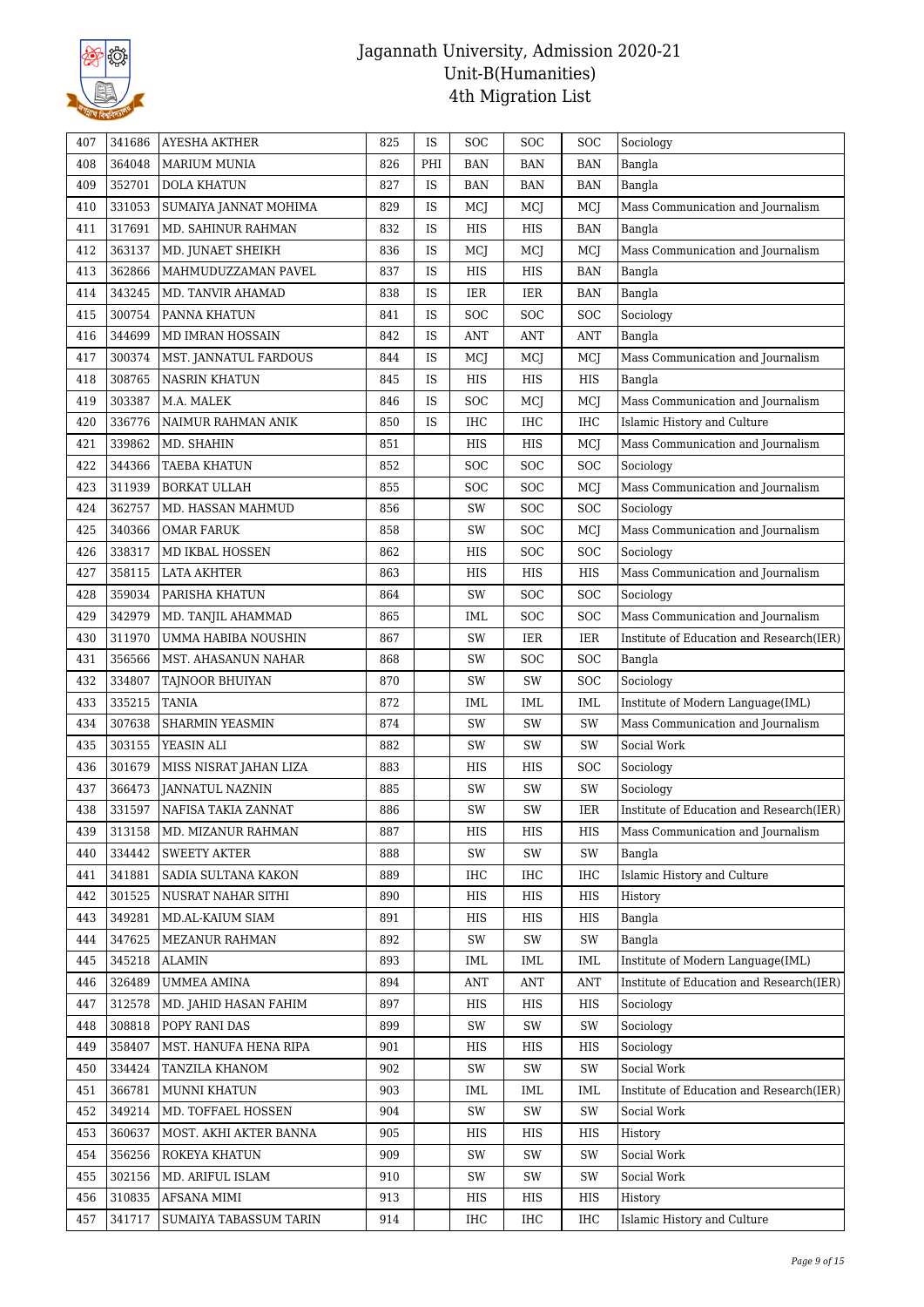

| 458 | 335896 | <b>MITUL HOSSAIN</b>     | 915  | SW         | SW         | SW         | Sociology                                |
|-----|--------|--------------------------|------|------------|------------|------------|------------------------------------------|
| 459 | 360356 | MD. JONY KHANDOKAR       | 916  | SW         | SW         | SW         | Social Work                              |
| 460 | 346451 | ARPITA CHAKRABORTY       | 917  | <b>IML</b> | <b>IML</b> | IML        | Institute of Education and Research(IER) |
| 461 | 302915 | MD. TAJMIM ALAM          | 920  | SW         | SW         | SW         | Sociology                                |
| 462 | 334198 | <b>SANJIDA AKTER</b>     | 921  | IHC        | IHC        | <b>IHC</b> | Islamic History and Culture              |
| 463 | 346159 | <b>FARJANA KHATUN</b>    | 922  | SW         | SW         | SW         | Institute of Education and Research(IER) |
| 464 | 303196 | MD ARAFAT HOSSAIN        | 925  | SW         | SW         | SW         | Sociology                                |
| 465 | 356631 | <b>SADIA NAJNIN</b>      | 927  | HIS        | HIS        | HIS        | History                                  |
| 466 | 334106 | RAHNUMA NURAIN BUSHRA    | 928  | HIS        | HIS        | HIS        | Sociology                                |
| 467 | 317817 | MD. TOUFIQ HASAN         | 929  | SW         | SW         | SW         | Social Work                              |
| 468 | 341084 | SHAHADAT HOSEN           | 930  | HIS        | HIS        | HIS        | Sociology                                |
| 469 | 325875 | <b>SAZIB KARMAKAR</b>    | 931  | HIS        | HIS        | HIS        | Sociology                                |
| 470 | 303091 | MD. JINNATUL ISLAM       | 932  | HIS        | HIS        | HIS        | History                                  |
| 471 | 334213 | <b>MEHRUN NESA</b>       | 936  | SW         | SW         | SW         | Social Work                              |
| 472 | 316327 | MD. HUMAYUN KABIR        | 939  | SW         | SW         | SW         | Social Work                              |
| 473 | 338015 | MD. RIAZ UDDIN           | 944  | SW         | SW         | SW         | Social Work                              |
| 474 | 365112 | MD. OMAR FARUK KHAN      | 945  | IHC        | IHC        | <b>IHC</b> | Islamic History and Culture              |
| 475 | 308102 | AMENA KHATUN ASHA        | 951  | SW         | SW         | SW         | Social Work                              |
| 476 | 328761 | MD. MITHU ALI            | 952  | SW         | SW         | SW         | Social Work                              |
| 477 | 318870 | MD. ABU SUFIEN SARKER    | 955  | SW         | SW         | SW         | Social Work                              |
| 478 | 342292 | FARZANA AKTER            | 958  | IHC        | <b>IHC</b> | <b>IHC</b> | Islamic History and Culture              |
| 479 | 364055 | <b>BRISTI DEVI</b>       | 959  | SW         | SW         | SW         | Social Work                              |
| 480 | 359267 | SHANTONA BEGUM MISTY     | 960  | HIS        | SW         | SW         | Social Work                              |
| 481 | 335146 | HAFSAAKTER               | 961  | IHC        | IHC        | IHC        | Islamic History and Culture              |
| 482 | 326748 | MD. ROCKY HOSSAIN        | 963  | HIS        | HIS        | HIS        | History                                  |
| 483 | 311288 | FATEMA AKTER JOTHI       | 966  | <b>ANT</b> | <b>ANT</b> | <b>ANT</b> | Anthropology                             |
| 484 | 302219 | MD EKRAMUL HAQUE         | 970  | HIS        | HIS        | HIS        | History                                  |
| 485 | 302702 | MD TUSHER ALI            | 971  | PHI        | PHI        | PHI        | Philosophy                               |
| 486 | 362404 | MD. NAYEM                | 972  | HIS        | HIS        | HIS        | History                                  |
| 487 | 303531 | <b>AKIDUL MOLLIK</b>     | 973  | IHC        | IHC        | IHC        | Islamic History and Culture              |
| 488 | 364834 | MD.ENAMUL HAQUE          | 974  | PHI        | SW         | SW         | Social Work                              |
| 489 | 346073 | TOMA RANI SHIL           | 977  | HIS        | HIS        | HIS        | History                                  |
| 490 | 313193 | MD. SHADIN AHMED JOY     | 981  | IHC        | IHC        | IHC        | Islamic History and Culture              |
| 491 | 332050 | MD. SAKIB AL HASAN       | 982  | <b>ANT</b> | SW         | SW         | Social Work                              |
| 492 | 318259 | MD. SHAHIN ALAM          | 986  | HIS        | SW         | SW         | Social Work                              |
| 493 | 359523 | MD. SHOHIDUL ISLAM       | 990  | HIS        | HIS        | HIS        | History                                  |
| 494 | 329124 | MD. GOLAM RABBANI SARKAR | 991  | IML        | IML        | IML        | Institute of Modern Language(IML)        |
| 495 | 301611 | TANZIM AHMED TUHIN       | 993  | HIS        | SW         | SW         | Social Work                              |
| 496 | 334646 | NUSRAT BILLAH            | 994  | IHC        | SW         | SW         | Social Work                              |
| 497 | 300186 | MST. JANNATUL FERDAOUS   | 998  | HIS        | HIS        | HIS        | History                                  |
| 498 | 323263 | SOHEL RANA               | 999  | IML        | SW         | SW         | Social Work                              |
| 499 | 324263 | AFROJA AKTER ACHOL       | 1000 | IHC        | IHC        | IHC        | Islamic History and Culture              |
| 500 | 356103 | MUSLIMA KHATUN           | 1001 | IHC        | IHC        | IHC        | Islamic History and Culture              |
| 501 | 326409 | UMMA AMARA ISLAM         | 1004 | ANT        | ANT        | ANT        | Anthropology                             |
| 502 | 313351 | MOST. RAJINA KHATUN      | 1007 | IML        | SW         | SW         | Social Work                              |
| 503 | 312479 | MD. NAZMUL SIKDER        | 1008 | HIS        | SW         | SW         | Social Work                              |
| 504 | 315495 | MD. SAJEDUR RAHMAN       | 1009 | <b>ANT</b> | ANT        | <b>ANT</b> | Anthropology                             |
| 505 | 355606 | <b>EAMIN MIA</b>         | 1011 | IHC        | IHC        | IHC        | Islamic History and Culture              |
| 506 | 339186 | <b>ROBIN</b>             | 1013 | IML        | SW         | SW         | Social Work                              |
| 507 | 358866 | RAKTIMA RANI ROY         | 1016 | HIS        | HIS        | HIS        | History                                  |
| 508 | 364675 | TOUHID AHMED RIKON       | 1017 | HIS        | SW         | SW         | Social Work                              |
|     |        |                          |      |            |            |            |                                          |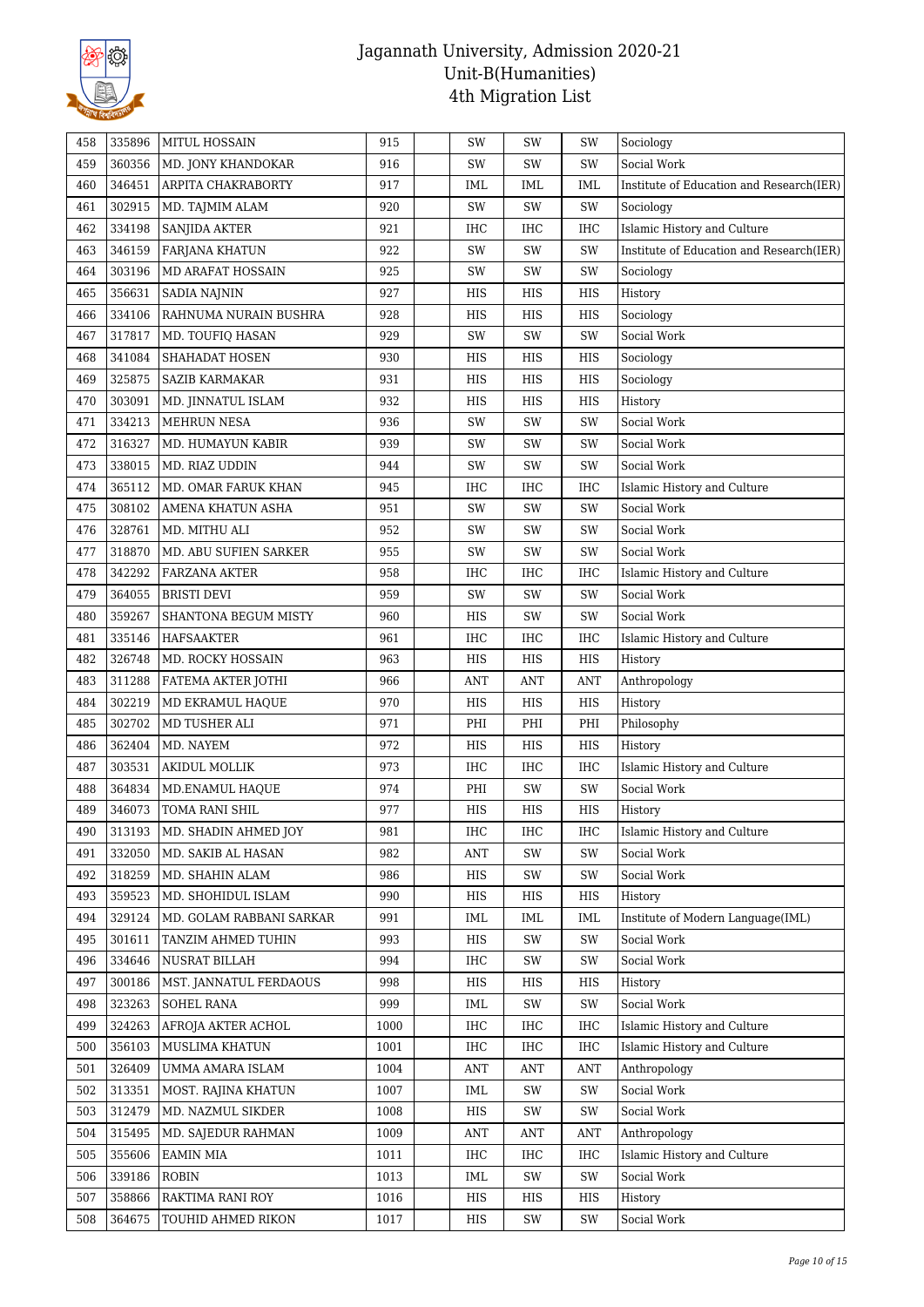

| 509 | 346020 | MARGIA ANGUM NIPO           | 1018 | HIS        | HIS        | HIS        | History                           |
|-----|--------|-----------------------------|------|------------|------------|------------|-----------------------------------|
| 510 | 320507 | ISRAT JAHAN MEEM            | 1019 | IHC        | <b>IHC</b> | <b>IHC</b> | Islamic History and Culture       |
| 511 | 348696 | MD. NAFIZ MIA               | 1026 | <b>ANT</b> | SW         | SW         | Social Work                       |
| 512 | 358276 | UMME AMMARA BITHI           | 1029 | HIS        | SW         | SW         | Social Work                       |
| 513 | 334621 | MARIYA AKTER TAMANNA        | 1030 | <b>IML</b> | <b>IML</b> | IML        | Institute of Modern Language(IML) |
| 514 | 345114 | MD. NAEEM MIA               | 1031 | <b>ANT</b> | SW         | SW         | Social Work                       |
| 515 | 357136 | MD. MAMUN HOSSAIN           | 1033 | PHI        | PHI        | PHI        | Philosophy                        |
| 516 | 326154 | SONDHI KUNDU                | 1034 | PHI        | SW         | SW         | Social Work                       |
| 517 | 309180 | TAJUL ISLAM TASIN           | 1037 | <b>ANT</b> | SW         | SW         | Social Work                       |
| 518 | 309285 | MD. EASIN ALI               | 1040 | IHC        | SW         | SW         | Social Work                       |
| 519 | 358205 | SHARMILI SHARMIN            | 1042 | PHI        | SW         | SW         | Social Work                       |
| 520 | 300278 | SHATHI SAHA                 | 1043 | IHC        | SW         | SW         | Social Work                       |
| 521 | 308034 | JANNATI NAIMA JIM           | 1045 | <b>ANT</b> | HIS        | HIS        | History                           |
| 522 | 361069 | EBRAHIM                     | 1046 | IHC        | HIS        | HIS        | History                           |
| 523 | 336716 | <b>JONAID AHAMMED</b>       | 1047 | <b>ANT</b> | SW         | SW         | Social Work                       |
| 524 | 354963 | MD. ASADUZZAMAN             | 1050 | IHC        | HIS        | HIS        | History                           |
| 525 | 328616 | MD. SAJIB HOSSAIN           | 1052 | IHC        | IHC        | IHC        | Islamic History and Culture       |
| 526 | 359334 | MAKSUDA BINTE MOSTAFIZUR    | 1054 | IHC        | <b>IHC</b> | <b>IHC</b> | Islamic History and Culture       |
| 527 | 318045 | MD. ABDUR RAZZAK            | 1056 | IHC        | <b>IHC</b> | IHC        | Islamic History and Culture       |
| 528 | 362672 | MD. OMAR ALI LASKER         | 1057 | IS         | HIS        | HIS        | History                           |
| 529 | 334529 | JAHANARA PARVEEN ZINIA      | 1058 | IHC        | HIS        | HIS        | History                           |
| 530 | 328200 | HALIMA                      | 1059 | PHI        | HIS        | HIS        | History                           |
| 531 | 320603 | SANJIDA BILKIS SIMA         | 1060 | PHI        | PHI        | PHI        | Philosophy                        |
| 532 | 340303 | MD. MEHEDI HASAN            | 1061 | PHI        | SW         | SW         | Social Work                       |
| 533 | 315917 | MD. SHAMIM ISLAM            | 1062 | IHC        | HIS        | HIS        | History                           |
| 534 | 328708 | MD. MAHMUD HASAN            | 1063 | IHC        | SW         | SW         | Social Work                       |
| 535 | 327971 | MOHAMMOD ALI                | 1064 | IHC        | HIS        | HIS        | History                           |
| 536 | 342847 | JUI RANI BANIK              | 1069 | <b>ANT</b> | SW         | SW         | Social Work                       |
| 537 | 353968 | MD. MEHEDI HASAN SIKDAR     | 1070 | IHC        | HIS        | HIS        |                                   |
| 538 | 366629 | SAMANTA ISLAM SETU          | 1071 | PHI        | PHI        | SW         | History<br>Social Work            |
| 539 | 335086 |                             | 1075 | <b>ANT</b> | HIS        | SW         | Social Work                       |
|     |        | SHINHA AKTER TUSIN          |      |            |            |            |                                   |
| 540 | 352676 | ORNIA SULTANA ONTI          | 1077 | IHC        | HIS        | <b>HIS</b> | History                           |
| 541 | 311567 | MD. MAHBUBUR RAHMAN         | 1080 | IHC        | HIS        | SW         | Social Work                       |
| 542 | 325995 | <b>SALIMA NABI</b>          | 1081 | IHC        | IML        | SW         | Social Work                       |
| 543 | 328010 | MD. SUZAN RANA              | 1086 | ANT        | HIS        | SW         | Social Work                       |
| 544 | 337030 | HOSSAIN AHMMED APU          | 1088 | PHI        | HIS        | HIS        | History                           |
| 545 | 356903 | MD. SAKIBUL ISLAM           | 1090 | PHI        | PHI        | SW         | Social Work                       |
| 546 | 320770 | LABONI AKTER                | 1091 | <b>IS</b>  | HIS        | HIS        | Social Work                       |
| 547 | 313824 | MST. ROKSANA AKTHER TRISHNA | 1092 | PHI        | HIS        | HIS        | History                           |
| 548 | 346445 | <b>TUMPA AKTER</b>          | 1093 | <b>ANT</b> | HIS        | HIS        | Social Work                       |
| 549 | 358964 | MST. MORSHEDA KHATUN        | 1095 | <b>ANT</b> | ANT        | <b>ANT</b> | Anthropology                      |
| 550 | 320576 | MST. RIMA                   | 1096 | IS         | HIS        | HIS        | Social Work                       |
| 551 | 361808 | <b>SETU KHANAM</b>          | 1098 | IHC        | HIS        | HIS        | History                           |
| 552 | 351060 | MD. EPON HOSSAIN            | 1100 | IHC        | IHC        | <b>IHC</b> | Islamic History and Culture       |
| 553 | 327231 | MD. SANOWAR HOSSAIN TOPU    | 1101 | ANT        | ANT        | ANT        | Anthropology                      |
| 554 | 357371 | MD. ABDUL JABBER            | 1104 | PHI        | HIS        | HIS        | History                           |
| 555 | 328409 | MD. LOTIFUL HOSSAIN         | 1105 | <b>ANT</b> | <b>IML</b> | IML        | Social Work                       |
| 556 | 313538 | TOMA RANI ROY               | 1106 | PHI        | HIS        | HIS        | History                           |
| 557 | 334262 | KAMRUN NAHAR                | 1107 | ANT        | ANT        | ANT        | Anthropology                      |
| 558 | 334267 | SEMU AKTER ANONNA           | 1111 | <b>ANT</b> | HIS        | <b>HIS</b> | History                           |
| 559 | 361234 | MD. SUMON MIA               | 1112 | IS         | HIS        | HIS        | History                           |
|     |        |                             |      |            |            |            |                                   |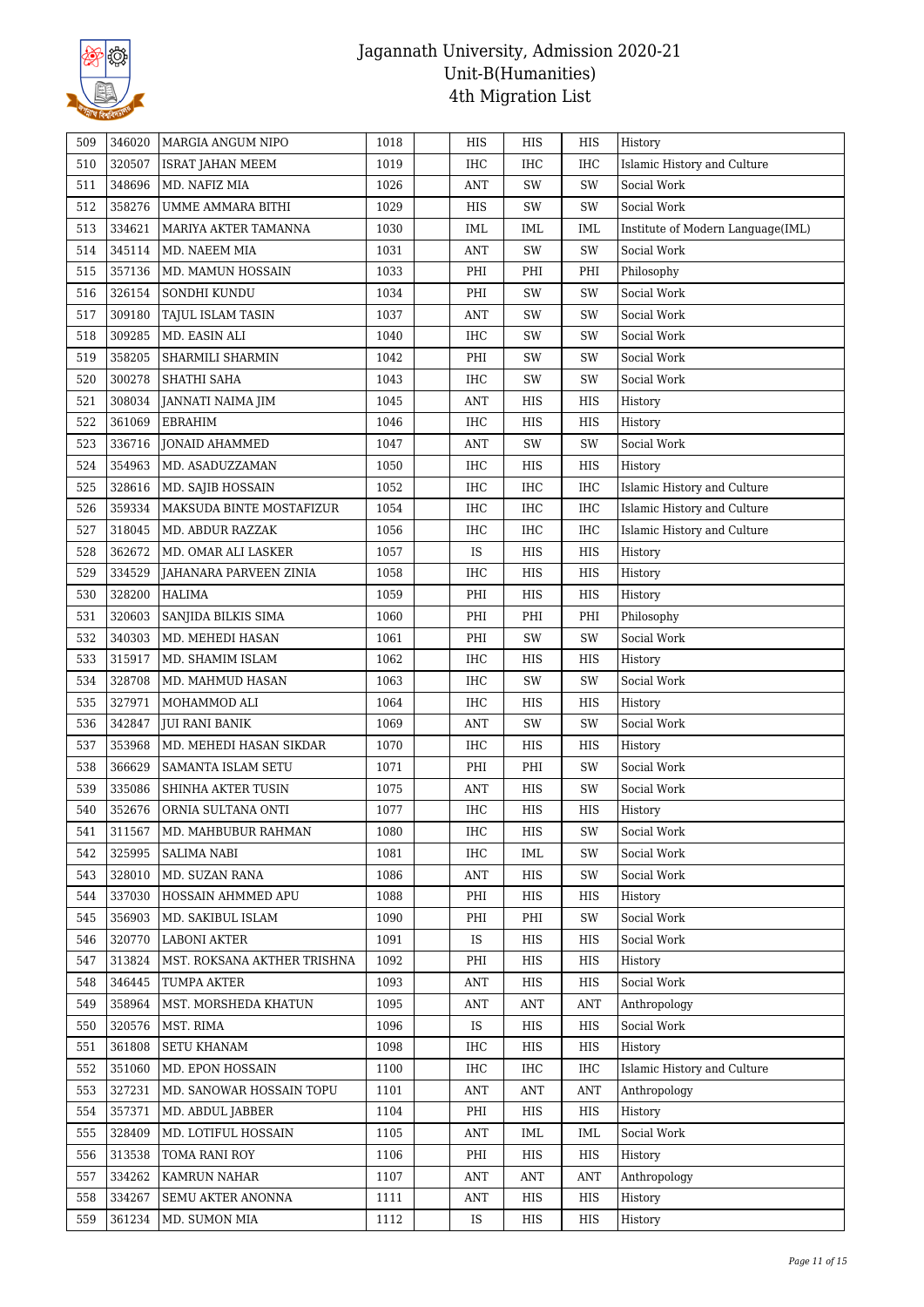

| 560 | 366931 | MD. SUNAHAR ALI         | 1115 | IHC        | HIS                              | HIS        | Social Work                       |
|-----|--------|-------------------------|------|------------|----------------------------------|------------|-----------------------------------|
| 561 | 300223 | MST. IRIN AKTER MIM     | 1117 | PHI        | HIS                              | HIS        | History                           |
| 562 | 337918 | MD. JUBEAR KARIM        | 1118 | PHI        | <b>IML</b>                       | IML        | Institute of Modern Language(IML) |
| 563 | 335252 | FARJANA AKTER           | 1120 | IHC        | HIS                              | HIS        | Social Work                       |
| 564 | 325967 | MST. UMME MABUDA        | 1123 | PHI        | HIS                              | <b>HIS</b> | Social Work                       |
| 565 | 311221 | <b>MUNNI AKTER</b>      | 1125 | <b>ANT</b> | <b>ANT</b>                       | <b>ANT</b> | Social Work                       |
| 566 | 346945 | PRASENJEET DEBNATH      | 1126 | PHI        | HIS                              | HIS        | Social Work                       |
| 567 | 352929 | PRIYANKA BISWAS         | 1128 | PHI        | PHI                              | PHI        | Philosophy                        |
| 568 | 334009 | HAPPY AKTER             | 1129 | PHI        | PHI                              | PHI        | Philosophy                        |
| 569 | 320420 | SUMAIYA SHARMIN SUCHI   | 1130 | IHC        | HIS                              | HIS        | Social Work                       |
| 570 | 309040 | <b>ABU SALEH</b>        | 1131 | IHC        | <b>IHC</b>                       | <b>IHC</b> | Islamic History and Culture       |
| 571 | 308365 | NAZIA NOURIN            | 1133 | IHC        | <b>IHC</b>                       | <b>IHC</b> | Islamic History and Culture       |
| 572 | 346855 | MAFIA AKTER             | 1136 | <b>ANT</b> | <b>ANT</b>                       | <b>ANT</b> | Anthropology                      |
| 573 | 301116 | <b>SHARMIN AKTER</b>    | 1137 | PHI        | PHI                              | PHI        | Philosophy                        |
| 574 | 306383 | <b>OALID ISLAM</b>      | 1138 | PHI        | HIS                              | HIS        | History                           |
| 575 | 337398 | OASAMBIR AHMED FAHIM    | 1145 | <b>ANT</b> | <b>ANT</b>                       | <b>ANT</b> | Social Work                       |
| 576 | 318877 | MD. MILON AHMED         | 1149 | IHC        | HIS                              | HIS        | Social Work                       |
| 577 | 345355 | <b>BULBUL AHMED</b>     | 1151 | PHI        | HIS                              | HIS        | History                           |
| 578 | 355756 | MD. SHAIN MIA           | 1152 | IHC        | HIS                              | HIS        | History                           |
| 579 | 308834 | MD HABIBULLAH BELALY    | 1153 | IHC        | <b>IHC</b>                       | HIS        | History                           |
| 580 | 351299 | MD. SHAHIN ALAM         | 1161 | <b>ANT</b> | <b>ANT</b>                       | <b>ANT</b> | Anthropology                      |
| 581 | 345455 | ROJ HOSSAIN             | 1163 | IS         | IHC                              | HIS        | History                           |
| 582 | 334672 | SABIHA KHANDAKAR        | 1166 | PHI        | PHI                              | PHI        | Philosophy                        |
| 583 | 334657 | <b>RASME AKTER</b>      | 1169 | <b>ANT</b> | <b>ANT</b>                       | <b>ANT</b> | Anthropology                      |
| 584 | 325756 | AHAMMAD ALI             | 1172 | PHI        | PHI                              | HIS        | History                           |
| 585 | 361430 | MD. SOHEL RANA SUJON    | 1173 | PHI        | IHC                              | HIS        | History                           |
| 586 | 306787 | MD. MUSTAK AHMED        | 1174 | <b>ANT</b> | <b>IHC</b>                       | HIS        | History                           |
| 587 | 324407 | NAFIUL AUNGSHU          | 1175 | <b>ANT</b> | <b>ANT</b>                       | <b>ANT</b> | Anthropology                      |
| 588 | 331056 | <b>RIMA AKTER</b>       | 1179 | IS         | PHI                              | PHI        | Philosophy                        |
| 589 | 353363 | MD. SHAHARIAR EMON      | 1182 | IS         | PHI                              | PHI        | Philosophy                        |
| 590 | 334152 | AFSANA AKTHER           | 1184 | ANT        | $\mathbf{A}\mathbf{N}\mathbf{T}$ | HIS        | History                           |
| 591 | 301537 | <b>SHAKIL HOSSAIN</b>   | 1185 | IS         | PHI                              | PHI        | Philosophy                        |
| 592 | 345972 | ZARIN NUDAR             | 1186 | IS         | <b>IHC</b>                       | HIS        | History                           |
| 593 | 311928 | <b>SHORIF HOSEN</b>     | 1187 | <b>ANT</b> | <b>ANT</b>                       | <b>ANT</b> | History                           |
| 594 | 358437 | <b>SUMI AKTER</b>       | 1190 | ANT        | ANT                              | <b>ANT</b> | History                           |
| 595 | 331116 | <b>AFRINA ANWAR</b>     | 1192 | <b>ANT</b> | PHI                              | PHI        | Philosophy                        |
| 596 | 334400 | SUMYA AKHTER SUME       | 1193 | IS         | IS                               | IS         | <b>Islamic Studies</b>            |
| 597 | 349186 | JANNATUL NAIM NISHAD    | 1194 | IS         | IHC                              | IHC        | History                           |
| 598 | 334245 | AKHI AKTER MITU         | 1196 | IS         | IHC                              | IHC        | History                           |
| 599 | 337193 | <b>MUNJUR HASAN</b>     | 1198 | <b>IS</b>  | <b>IHC</b>                       | <b>IHC</b> | History                           |
| 600 | 334361 | FAHMIDA AFZAL PROVA     | 1201 | IS         | IS                               | IS         | History                           |
| 601 | 315791 | TONAY CHANDRA ROY       | 1205 | IS         | ANT                              | <b>ANT</b> | History                           |
| 602 | 329091 | MD. MAMUN MONDOL        | 1206 | <b>IS</b>  | <b>IHC</b>                       | IHC        | Islamic History and Culture       |
| 603 | 300980 | MAHJUBA TANIZ           | 1208 | <b>IS</b>  | IS                               | IS         | History                           |
| 604 | 338378 | MD. ABDULLAH AL- MAMUN  | 1211 | IS         | <b>IHC</b>                       | <b>IHC</b> | History                           |
| 605 | 323296 | AL-NOMAN                | 1214 | IS         | <b>IHC</b>                       | <b>IHC</b> | Islamic History and Culture       |
| 606 | 334894 | SALMA RAHMAN MAHIM      | 1216 | IS         | PHI                              | PHI        | Philosophy                        |
| 607 | 303343 | MD. RIADUS SALEHIN RIAD | 1217 | <b>IS</b>  | PHI                              | PHI        | History                           |
| 608 | 335712 | SABIKUN NAHAR           | 1219 | IS         | <b>IHC</b>                       | IHC        | Islamic History and Culture       |
| 609 | 306756 | MD. AL MASUM            | 1221 | IS         | ANT                              | <b>ANT</b> | History                           |
| 610 | 334846 | HUMAYRA EBNATH SUPTE    | 1223 | IS         | PHI                              | PHI        | Philosophy                        |
|     |        |                         |      |            |                                  |            |                                   |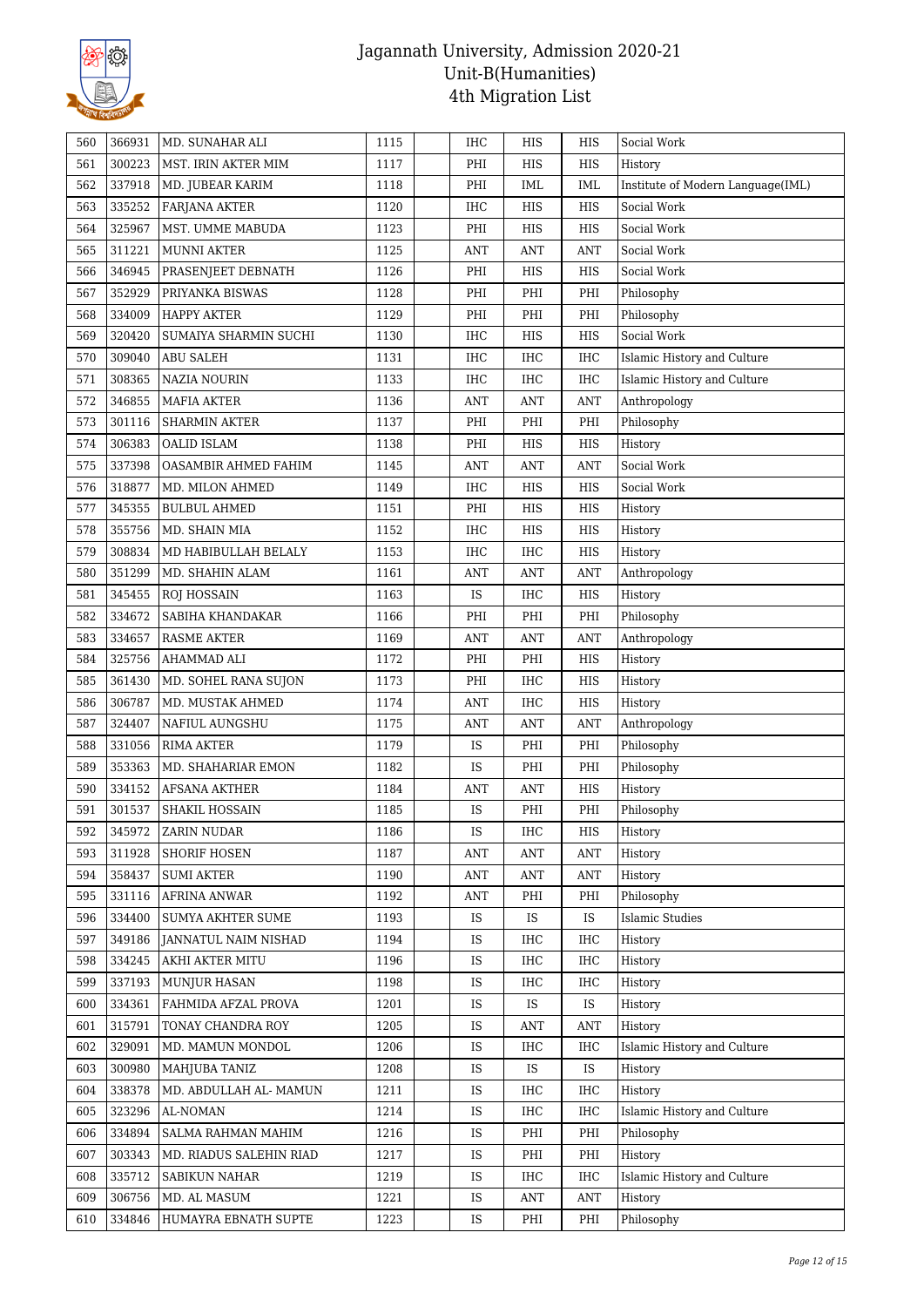

| 611 | 350405 | <b>OBAIDUL ISLAM</b>          | 1224 | IS        | <b>IHC</b>     | <b>IHC</b> | Islamic History and Culture       |
|-----|--------|-------------------------------|------|-----------|----------------|------------|-----------------------------------|
| 612 | 339651 | SABBIR SHEIKH                 | 1225 | IS        | <b>IHC</b>     | <b>IHC</b> | History                           |
| 613 | 345706 | AFIA SULTANA AKA              | 1226 | IS        | <b>IHC</b>     | <b>IHC</b> | Islamic History and Culture       |
| 614 | 327375 | MD. DURUL HODA                | 1227 | IS        | IHC            | IHC        | Islamic History and Culture       |
| 615 | 346260 | HOMIRA KHANOM KRIPA           | 1228 | <b>IS</b> | <b>IML</b>     | <b>IML</b> | Institute of Modern Language(IML) |
| 616 | 312230 | MD. AKHER AUWAL               | 1229 | IS        | PHI            | PHI        | Philosophy                        |
| 617 | 333992 | ISRAT JAHAN OISHI             | 1230 | <b>IS</b> | <b>ANT</b>     | <b>ANT</b> | History                           |
| 618 | 334069 | <b>RUBINA AKTER</b>           | 1232 | IS        | IHC            | IHC        | Islamic History and Culture       |
| 619 | 335956 | ABDUR RAHMAN                  | 1233 | <b>IS</b> | IHC            | IHC        | History                           |
| 620 | 301542 | MST. SUMAIYA KHATUN           | 1234 | <b>IS</b> | IHC            | <b>IHC</b> | Islamic History and Culture       |
| 621 | 352112 | <b>NAIMUL HOSEN</b>           | 1235 | IS        | IHC            | <b>IHC</b> | History                           |
| 622 | 338365 | MD. ASLAM                     | 1236 | IS        | PHI            | PHI        | Philosophy                        |
| 623 | 312927 | MD. ABU HURAYRA               | 1240 |           | PHI            | PHI        | History                           |
| 624 | 345935 | MOHONA RAHMAN                 | 1241 |           | IHC            | IHC        | Islamic History and Culture       |
| 625 | 359146 | MUNTAHA AKTAR MITHILA         | 1242 |           | PHI            | PHI        | History                           |
| 626 | 322147 | <b>MAIMUNA AKTAR</b>          | 1245 |           | IHC            | <b>IHC</b> | Islamic History and Culture       |
| 627 | 329444 | ABDULLAH AL MAMUN             | 1246 |           | IHC            | <b>IHC</b> | History                           |
| 628 | 335239 | RUBIYAT ISLAM MOON            | 1247 |           | PHI            | PHI        | Philosophy                        |
| 629 | 341782 | HALIMA AKTER                  | 1248 |           | <b>IHC</b>     | IHC        | History                           |
|     | 300659 | MST. ZOBAYDA KHANOM SHAMMI    | 1249 |           | IS             | IS         | <b>Islamic Studies</b>            |
| 630 |        |                               |      |           | IS             |            | <b>Islamic Studies</b>            |
| 631 | 302999 | MD. JAMIL UR RAHMAN PRANTO    | 1250 |           |                | IS         |                                   |
| 632 | 302370 | MD. ROKY HOSSAIN              | 1252 |           | <b>IHC</b>     | IHC        | History                           |
| 633 | 359297 | AYSHA SIDDIKA                 | 1255 |           | IHC            | IHC        | History                           |
| 634 | 331451 | FAHMIDA AKTER                 | 1256 |           | PHI            | PHI        | Philosophy                        |
| 635 | 300906 | HRIDITA SULTANA               | 1257 |           | PHI            | PHI        | Philosophy                        |
| 636 | 337036 | SHEIKH MAHIR MAHBUB           | 1258 |           | ANT            | <b>ANT</b> | Anthropology                      |
| 637 | 354138 | RAFAYAT ALAM SAJID            | 1259 |           | <b>IML</b>     | IML        | Institute of Modern Language(IML) |
| 638 | 331138 | TASKIA KHAN                   | 1260 |           | IHC            | <b>IHC</b> | History                           |
| 639 | 303062 | MD. ARIFUL ISLAM              | 1261 |           | PHI            | PHI        | Philosophy                        |
| 640 | 343857 | RIDOY HOSSAIN BHUIYAN         | 1263 |           | ANT            | <b>ANT</b> | Anthropology                      |
| 641 | 334249 | RABEYA AKTER RIA              | 1267 |           | IHC            | IHC        | Islamic History and Culture       |
| 642 | 334151 | TAHMIDA AKTER RITU            | 1273 |           | PHI            | PHI        | Philosophy                        |
| 643 | 343140 | NAHID IQUBAL CHOUDURY         | 1274 |           | PHI            | PHI        | History                           |
| 644 | 326112 | ANANNA KUNDU                  | 1275 |           | ANT            | <b>ANT</b> | Anthropology                      |
| 645 | 300377 | <b>ROKSANA</b>                | 1278 |           | IHC            | <b>IHC</b> | History                           |
| 646 | 307986 | CHANDRIMA BISWAS DOLA         | 1280 |           | PHI            | PHI        | History                           |
| 647 | 334858 | YEASMIN MAHMUD                | 1281 |           | IS.            | IS         | <b>Islamic Studies</b>            |
| 648 | 300289 | <b>SANJIDA AKTER</b>          | 1287 |           | IHC            | <b>IHC</b> | History                           |
| 649 | 334455 | <b>SINTHIA</b>                | 1291 |           | PHI            | PHI        | Philosophy                        |
| 650 | 311438 | TAMANNA AKTER                 | 1293 |           | ANT            | <b>ANT</b> | Anthropology                      |
| 651 | 334623 | ZERINA JANNAT                 | 1294 |           | ANT            | <b>ANT</b> | Anthropology                      |
| 652 | 361153 | <b>INDROJIT BARMAN</b>        | 1295 |           | PHI            | PHI        | History                           |
| 653 | 345987 | ROKSANA AKTER                 | 1296 |           | IHC            | IHC        | Islamic History and Culture       |
| 654 | 336269 | SUPROVA AFRIN MITHI           | 1297 |           | PHI            | IHC        | Islamic History and Culture       |
| 655 | 306495 | KAMRUN NAHAR                  | 1298 |           | IS             | IML        | Institute of Modern Language(IML) |
| 656 | 352836 | <b>MARZANA</b>                | 1299 |           | $\mathbf{ANT}$ | <b>ANT</b> | Anthropology                      |
| 657 | 335323 | <b>SUMAIYA AKTER</b>          | 1300 |           | IS             | <b>IHC</b> | Islamic History and Culture       |
| 658 | 345901 | <b>JANNATUL FERDOUSY POLY</b> | 1301 |           | IS             | IHC        | Islamic History and Culture       |
| 659 | 352810 | NAUSHIN MUSKAN                | 1302 |           | ANT            | <b>ANT</b> | Anthropology                      |
| 660 | 302141 | MD. KUTUB UDDIN               | 1306 |           | PHI            | <b>IHC</b> | Islamic History and Culture       |
| 661 | 300175 | TOMA AKTER LIZA               | 1311 |           | ANT            | IML        | Institute of Modern Language(IML) |
|     |        |                               |      |           |                |            |                                   |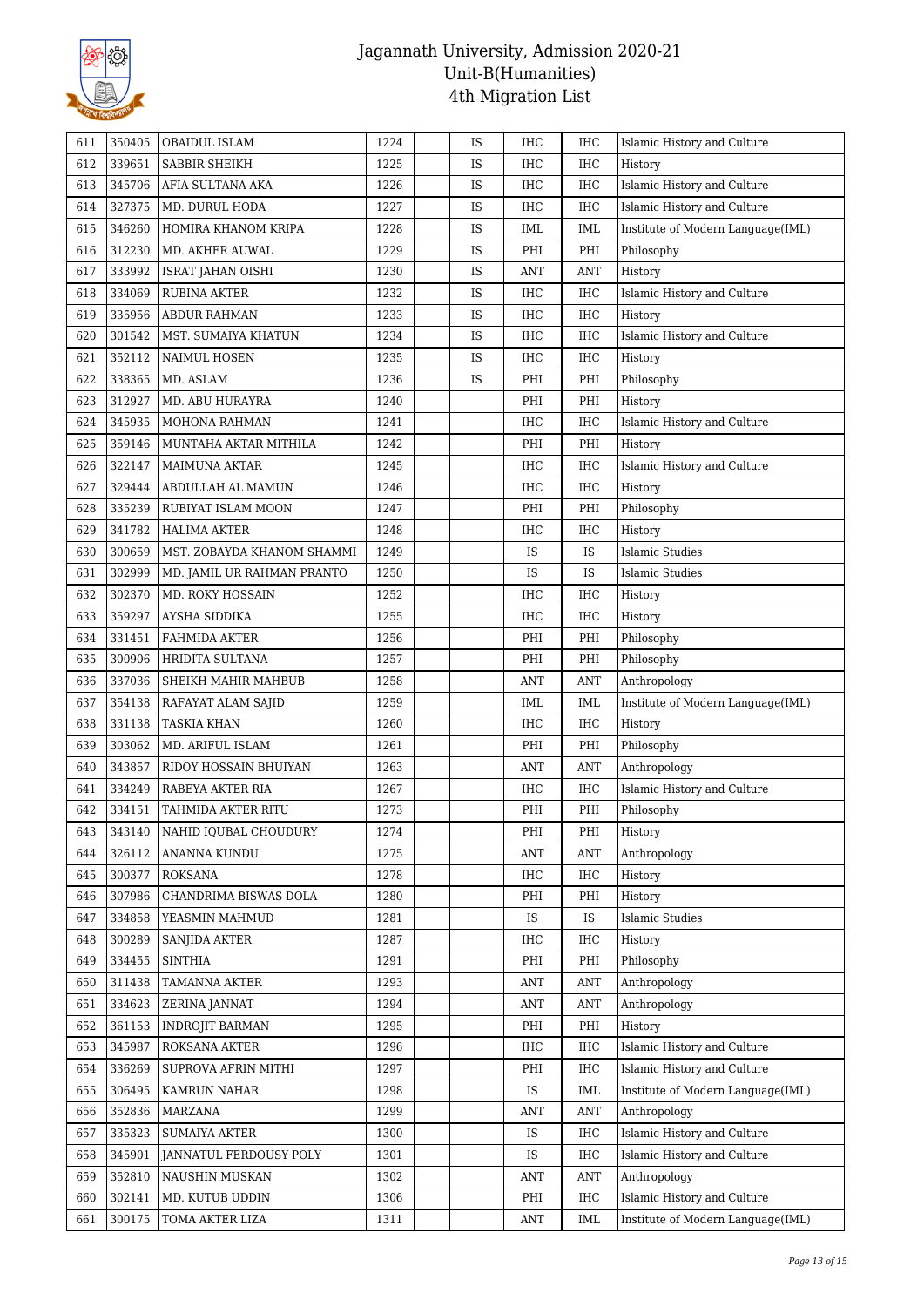

| 662 | 316464 | MD. ABU RAYHAN AL BIRUNI          | 1316 |  | PHI        | IHC        | Islamic History and Culture       |
|-----|--------|-----------------------------------|------|--|------------|------------|-----------------------------------|
| 663 | 300528 | <b>SADIA AFRIN JIME</b>           | 1318 |  | PHI        | PHI        | Philosophy                        |
| 664 | 357964 | <b>MOST. HANUFA BIBY</b>          | 1327 |  | PHI        | PHI        | Philosophy                        |
| 665 | 356364 | MST. MARZYA ANAM HEYA             | 1332 |  | PHI        | IHC        | Islamic History and Culture       |
| 666 | 358038 | MOST. SADIA AKTER                 | 1333 |  | PHI        | PHI        | Philosophy                        |
| 667 | 364709 | ABU ANSAR                         | 1334 |  | PHI        | <b>IHC</b> | Islamic History and Culture       |
| 668 | 311425 | TASMIA                            | 1339 |  | <b>ANT</b> | <b>IHC</b> | Islamic History and Culture       |
| 669 | 346003 | ZANNATUL NAIMA                    | 1343 |  | <b>ANT</b> | PHI        | Philosophy                        |
| 670 | 314840 | MUSFIKUR RAHMAN                   | 1347 |  | <b>ANT</b> | <b>ANT</b> | Anthropology                      |
| 671 | 332887 | MD. SAIFUR RAHMAN SHIHAB          | 1350 |  | ANT        | <b>IHC</b> | Islamic History and Culture       |
| 672 | 358503 | CHANDRIKA ROY                     | 1354 |  | <b>ANT</b> | <b>ANT</b> | Anthropology                      |
| 673 | 321873 | MD. ATIKUR RAHMAN                 | 1355 |  | IS         | <b>IHC</b> | Islamic History and Culture       |
| 674 | 343266 | SURAIYA HOQUE                     | 1356 |  | IS         | PHI        | Philosophy                        |
| 675 | 336123 | NAFISA IQBAL AURPA                | 1358 |  | IS         | <b>IHC</b> | Islamic History and Culture       |
| 676 | 334180 | MEHERUNNESA PRIYA                 | 1361 |  | <b>ANT</b> | <b>ANT</b> | Anthropology                      |
| 677 | 346599 | JARIN TASNIM PRAPTI               | 1362 |  | IS         | IHC        | Islamic History and Culture       |
| 678 | 300200 | <b>FARZANA AKTER</b>              | 1367 |  | ANT        | <b>ANT</b> | Anthropology                      |
| 679 | 360263 | MD. FUAD HASAN                    | 1368 |  | IS         | IS         | Islamic Studies                   |
| 680 | 313308 | SHABOTI ISLAM                     | 1375 |  | IS         | PHI        | Philosophy                        |
| 681 | 333978 | RAIHANA ISLAM RUPA                | 1376 |  | IS         | <b>IML</b> | Institute of Modern Language(IML) |
| 682 | 323744 | TAZNIN RAHMAN                     | 1381 |  | <b>IS</b>  | <b>IHC</b> | Islamic History and Culture       |
| 683 | 331018 | SADIA AFROZ                       | 1383 |  | IS         | <b>IHC</b> | Islamic History and Culture       |
| 684 | 357058 | MD. HRIDAY ALI                    | 1391 |  | IS         | <b>ANT</b> | Anthropology                      |
| 685 | 321861 | MD. SHAMIM AL MAMUN               | 1393 |  | IS         | PHI        | Philosophy                        |
| 686 | 364335 | RABEYA SULTANA HIMI               | 1409 |  |            | IS         | Islamic History and Culture       |
| 687 | 359475 | SADEA AHMED SHILA                 | 1412 |  |            | IS         | Islamic History and Culture       |
| 688 | 362304 | <b>BIPLOB KUMAR PAUL</b>          | 1414 |  |            | PHI        | Philosophy                        |
| 689 | 339855 | HABIBUL BASHAR SUMON              | 1418 |  |            | <b>ANT</b> | Anthropology                      |
| 690 | 346882 | PAPIA AKTER                       | 1419 |  |            | IS         | Islamic Studies                   |
| 691 | 348330 | MD. RAZAUL HAQUE RISAD            | 1420 |  |            | PHI        | Islamic History and Culture       |
| 692 | 365331 | MD. ABDULLA AL MAMUN              | 1422 |  |            | IS         | <b>Islamic Studies</b>            |
| 693 | 362778 | <b>MAJED MREDHA</b>               | 1423 |  |            | IS         | Islamic Studies                   |
| 694 | 331276 | MD. NAYEEM ISLAM                  | 1424 |  |            | PHI        | Islamic History and Culture       |
| 695 | 337463 | FAHMIDA JAHAN ANIKA               | 1431 |  |            | <b>ANT</b> | Anthropology                      |
|     |        |                                   |      |  |            |            |                                   |
| 696 | 346044 | ROKSANA AKTER<br>MD. AZIZUL HAKIM | 1434 |  |            | PHI        | Philosophy                        |
| 697 | 318843 |                                   | 1447 |  |            | PHI        | Islamic History and Culture       |
| 698 | 337309 | UPASHI TANCHANGYA                 | 1449 |  |            | <b>ANT</b> | Anthropology                      |
| 699 | 339950 | <b>IMRAN HOSSEN IMON</b>          | 1456 |  |            | PHI        | Philosophy                        |
| 700 | 337048 | NASIR UDDIN MIA                   | 1462 |  |            | IS         | <b>Islamic Studies</b>            |
| 701 | 346275 | MST. LUTFUNNAHAR RIMI             | 1466 |  |            | IS         | Islamic History and Culture       |
| 702 | 338300 | ZIHADUL KARIM                     | 1472 |  |            | <b>ANT</b> | Islamic History and Culture       |
| 703 | 320326 | NAFISA NAHAR LIMA                 | 1474 |  |            | PHI        | Philosophy                        |
| 704 | 358251 | RABEYA HAQUE BITHI                | 1477 |  |            | PHI        | Philosophy                        |
| 705 | 324771 | <b>REDOY BABU</b>                 | 1480 |  |            | <b>ANT</b> | Philosophy                        |
| 706 | 361696 | DISHA BAIRAGI                     | 1486 |  |            | ANT        | Institute of Modern Language(IML) |
| 707 | 325589 | MD. NASIM HOSSAN                  | 1490 |  |            | IS         | Islamic History and Culture       |
| 708 | 331654 | <b>SUMAIYA AKTER</b>              | 1491 |  |            | IS         | Institute of Modern Language(IML) |
| 709 | 327715 | MD. SHAWON HASNAT                 | 1493 |  |            | IS         | Islamic History and Culture       |
| 710 | 334301 | NISHU AKHTER                      | 1496 |  |            | <b>ANT</b> | Anthropology                      |
| 711 | 354201 | SHAJID HASSAN                     | 1500 |  |            | IS         | Islamic History and Culture       |
| 712 | 337456 | MD. YEAMIN                        | 1505 |  |            | IS         | Islamic History and Culture       |